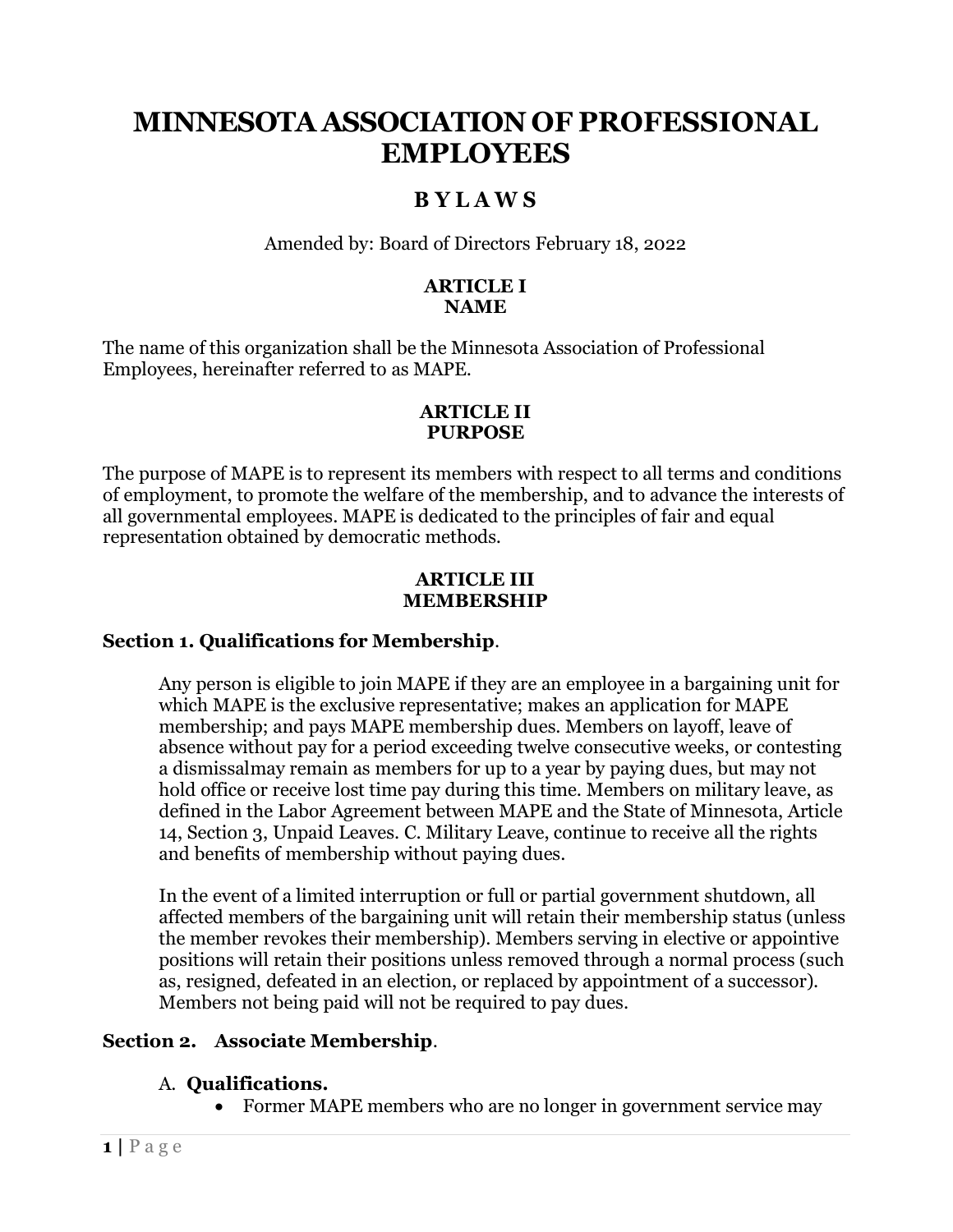become MAPE associate members.

• Associate members who return to government service automatically lose their associate membership status.

## B. **Benefits.**

Associate members:

- Shall receive MAPE publications.
- May participate in Local meetings.
- May serve as non-voting associate members on local, regional, and statewide committees (with the exception of the Statewide Elections Committee on which associate members who are retired may serve as a voting member), with expenses – but not lost time – paid. (They will not be included in the required number of committee members with the exception of the Statewide Elections Committee on which associate members who are retired shall be included in the required number of committee members.)
- May attend the annual Delegate Assembly at their own expense, except MAPE will pay for breakfasts and lunches. However, associate members serving in volunteer positions at the Delegate Assembly such as teller, timer, etc., will have mileage and lodging paid for by MAPE.
- Shall have such other benefits as may be determined by the Board of Directors.
- Associate members have no voting rights in MAPE with the exception of the Statewide Elections Committee on which associate members who are retired may vote.
- Associate members shall be associate members of the Local of their choice or remain atlarge.

## **Section 3. Non-Members**.

Employees represented by MAPE, who do not pay dues, shall be referred to as non-Members. Non-Members are allowed representation, but do not enjoy the privileges ofmembership.

Non-members shall not vote, make motions, debate, or seek or hold any elected or appointed position.

## **Section 4. Application for Membership**.

## A. **Members**.

Application for membership shall be on forms established by MAPE and shall be accompanied by an agreement for payment of dues. Membership shall be continuous until termination of employment, or written resignation. Written resignations shall become effective 30 days after receipt of resignation.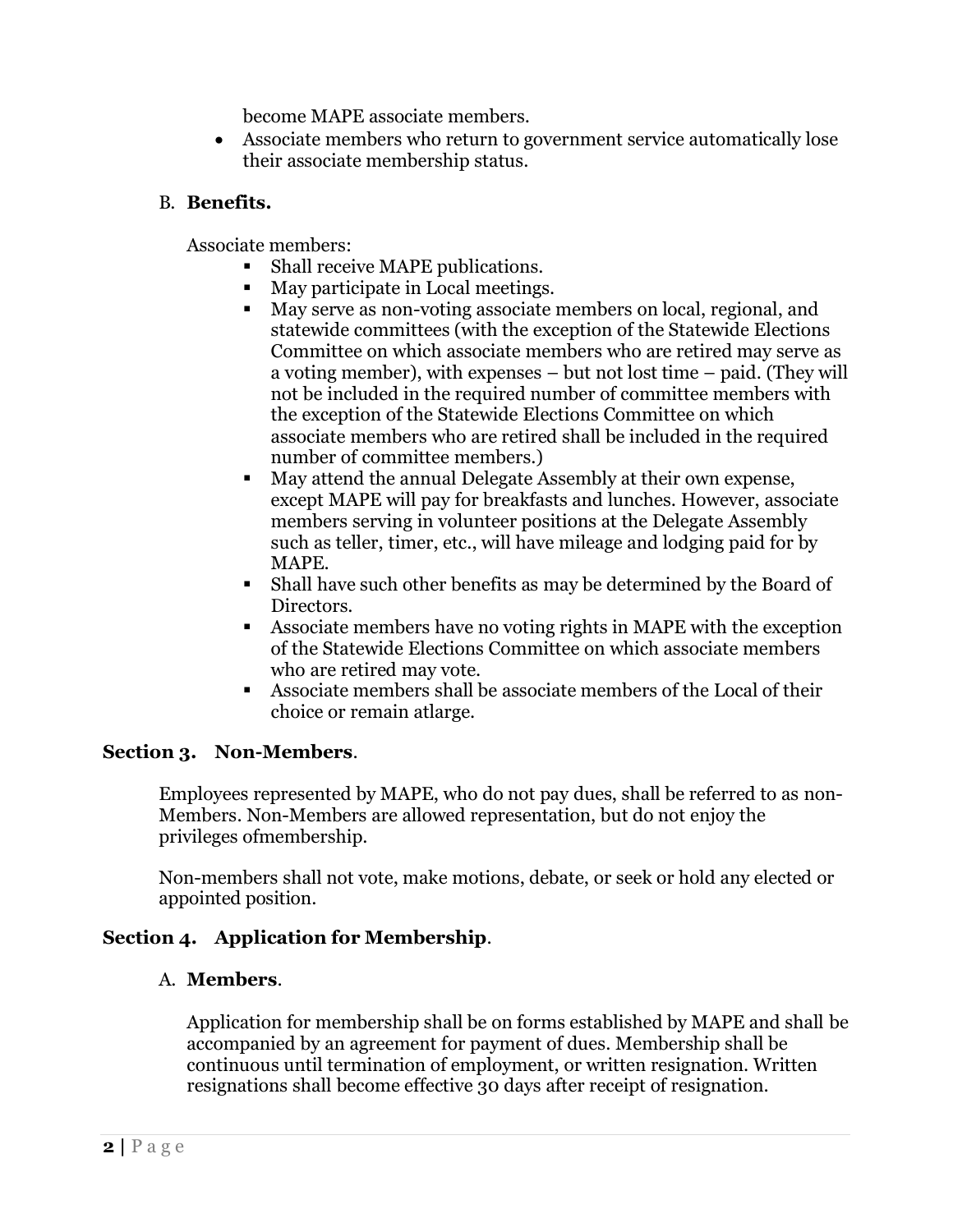#### B. **Associate Members**.

Application for associate membership shall be on forms establishedby MAPE. Associate membership shall continue until membership is terminated or until a written resignation is received. Associate membership will be terminated upon returning to government service.

#### **Section 5. Dues**.

#### A. **Members**.

Members shall pledge payment of dues by signing a dues authorization form and shall be liable for payment of dues until termination of employment, or written revocation of payroll dues deduction (subject to the provisions of the following paragraph), written revocation of the agreement for payment of dues (for dues paid by check, electronic bank transfer or cash) or while on military leave.

Payroll dues deduction shall continue through the duration period prescribed in the payroll dues deduction authorization form and may only be terminated at the time and in the manner prescribed in the payroll dues deduction authorization form.

As an alternative to payroll dues deduction, members may elect to pay dues by check, electronic bank transfer or cash.

#### B. **Associate Members**.

Associate members will not be charged dues.

#### C. **Local Dues**.

An individual Local may make an additional assessment upon its members, upon the prior approval of the Board of Directors and a subsequent majority vote of the Local's members voting. Each Local that makes an assessment of individual members within its Local shall be responsible for all costs and administration of that assessment.

#### **ARTICLE IV STATEWIDE OFFICERS**

#### **Section 1. President**.

The President shall be a lost time position with provision to guarantee no loss of accruals or benefits. The President shall serve as the Chair of the Executive Committee, the Board of Directors, and the Delegate Assembly. The President shall serve as an ex-officio member of Statewide Standing Committees, except for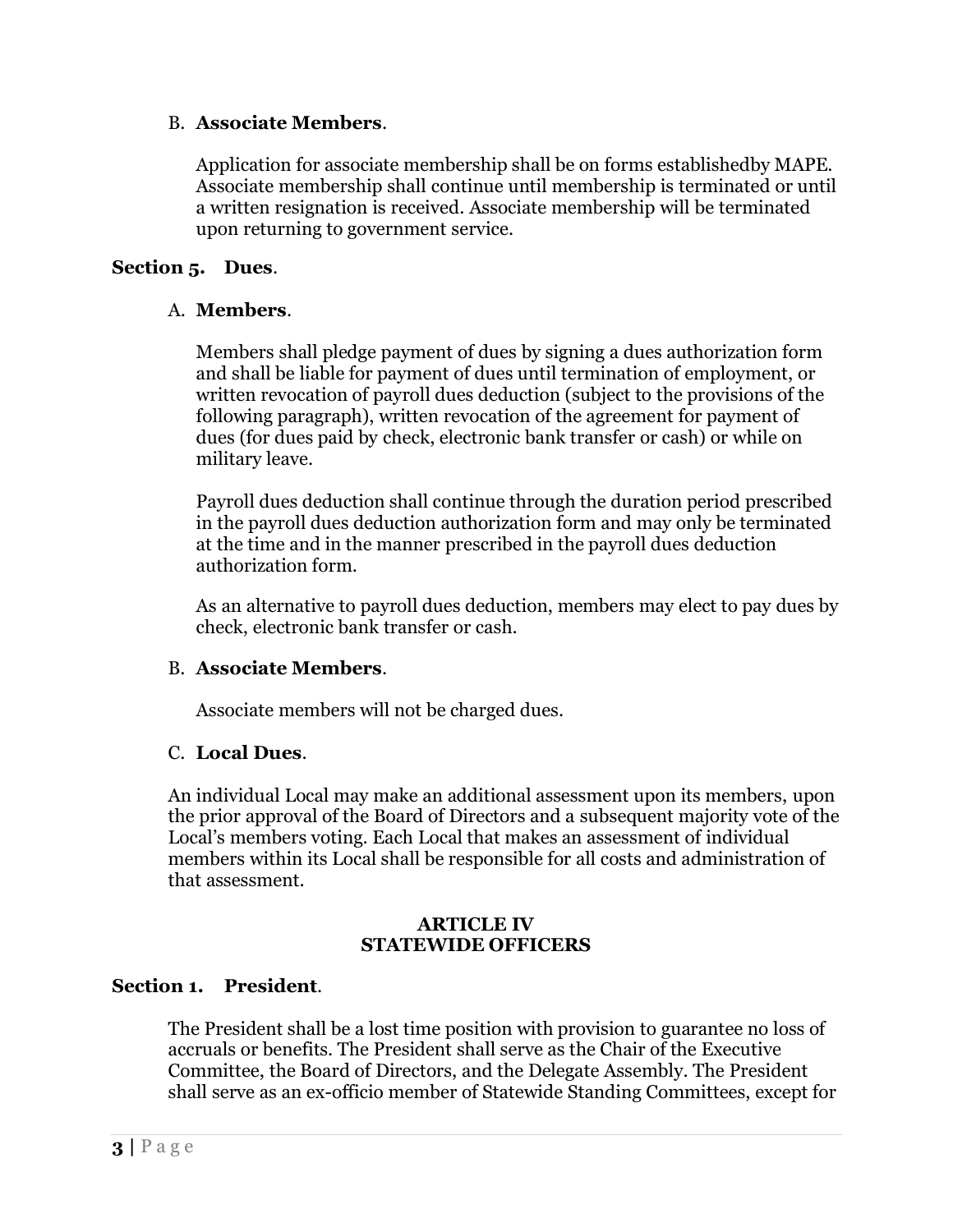the elections committees. The President may call for special meetings of the Board of Directors or Delegate Assembly as provided for in these Bylaws.

The President shall work with the Executive Director to provide for effective and proactive labor relations with the employer, to include, where appropriate, participation in departmental meet and confers, state-wide labor management committees, negotiations, and political action.

The President shall appoint all committee members and committee chairs, subject to Board approval, except those for which provisions have been made.

## **Section 2. Vice President**.

The Vice President shall:

- Preside at meetings of the Delegate Assembly, Board of Directors, and ExecutiveCommittee at which the President is not in attendance; and
- Chair the Job Action Committee; and
- Maintain the membership records; and
- Perform other duties as directed by the President or Board of Directors.

## **Section 3. Secretary**.

The Secretary shall keep a record of the proceedings of the Delegate Assembly, the Board of Directors, and the Executive Committee, maintain all the records of MAPE, andperform other related duties as directed by the Board of Directors.

## **Section 4. Treasurer.**

The Treasurer shall maintain all financial records and receive all moneys of MAPE, and deposit all moneys so received in the name of MAPE in a bank or financial institution approved by the Board of Directors. The Treasurer shall prepare and sign checks for suchpurposes as are required by the governing documents or are authorized by the Delegate Assembly, the Board of Directors, or the President. The Treasurer shall keep an accurate record of receipts and disbursements and shall make monthly financial reports to the Board of Directors. The Treasurer shall act as custodian of all properties of MAPE. The Treasurer shall chair the Finance Workgroup and shall perform other related duties as directed by the Board of Directors.

## **ARTICLE V BOARD OF DIRECTORS**

## **Section 1. Composition of the Board of Directors.**

The Board of Directors shall consist of the Executive Committee and at least one Regional Director from each Region.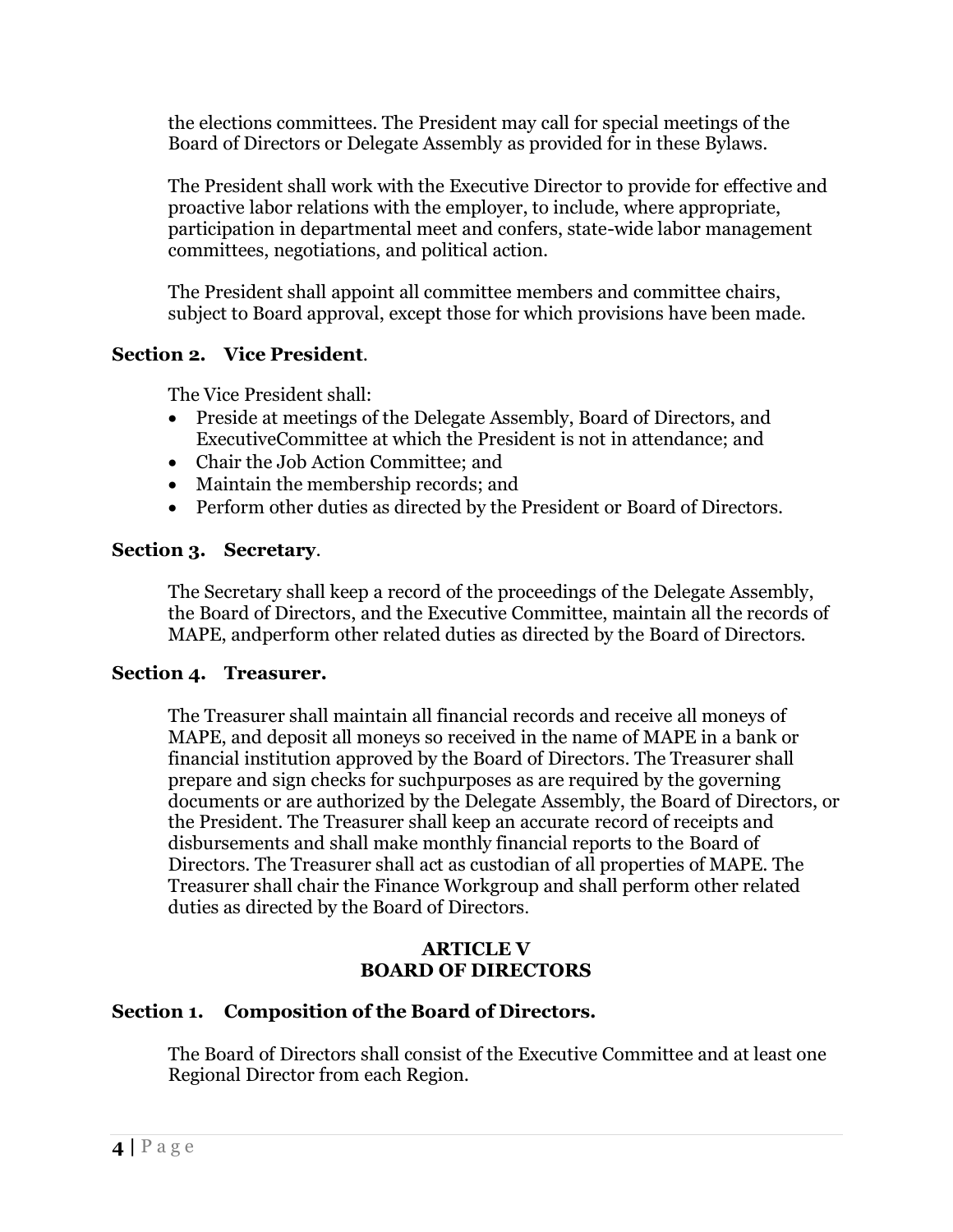The total number of Regional Director(s) in a given Region shall equal the total numberof employees in the Region who belong to MAPE represented bargaining units as of January 1 of each odd numbered year, multiplied by the number of Regions in MAPE, divided by the total number of employees MAPE represents. Any fraction shall be rounded to the nearest lower number. The Vice President shall be responsible for completing this calculation and for notifying Regions in writing of the number of Regional Director positions.

### **Section 2. Substitutions**.

In an absence from a Board of Directors meeting or Delegate Assembly of a Regional Director, the Regional Director shall select their substitute by rotation among the LocalPresidents from their Region followed by Local Vice Presidents in the Region. If no Local President or Vice President is available to substitute, the Regional Director mustselect a member from their Region.

### **Section 3. Meetings.**

The Board of Directors shall meet as necessary to update, revise, or implement the Boardof Director's strategic plan and annual work plan. By a two-thirds vote of the Board of Directors, a meeting may be canceled. The President, a majority vote of the Executive Committee, or a majority vote of the Regional Directors may call additional meetings.

Members have the right to be heard at meetings of the Board of Directors. The Board ofDirectors shall establish a policy to accommodate this right.

The draft agenda for regularly scheduled Board of Directors meetings will be posted onthe MAPE website at least 48 hours before the Board of Directors meeting, and local presidents will be notified within at least 24 hours of the posting.

#### **Section 4. Workgroups**

The Board of Directors shall establish workgroups to perform specific tasks assigned bythe Board of Directors. Board members will be voting members. Work groups may add non-board members in advisory roles.

The board of directors shall create and maintain a comprehensive list of all current boardworkgroups, sub-groups, task forces, and advisory groups it has created. This list shall be made available for members, on the MAPE website.This list shall include the following information about each group:

- Scope
- Composition/structure
- Current members
- Term Length/Term Limits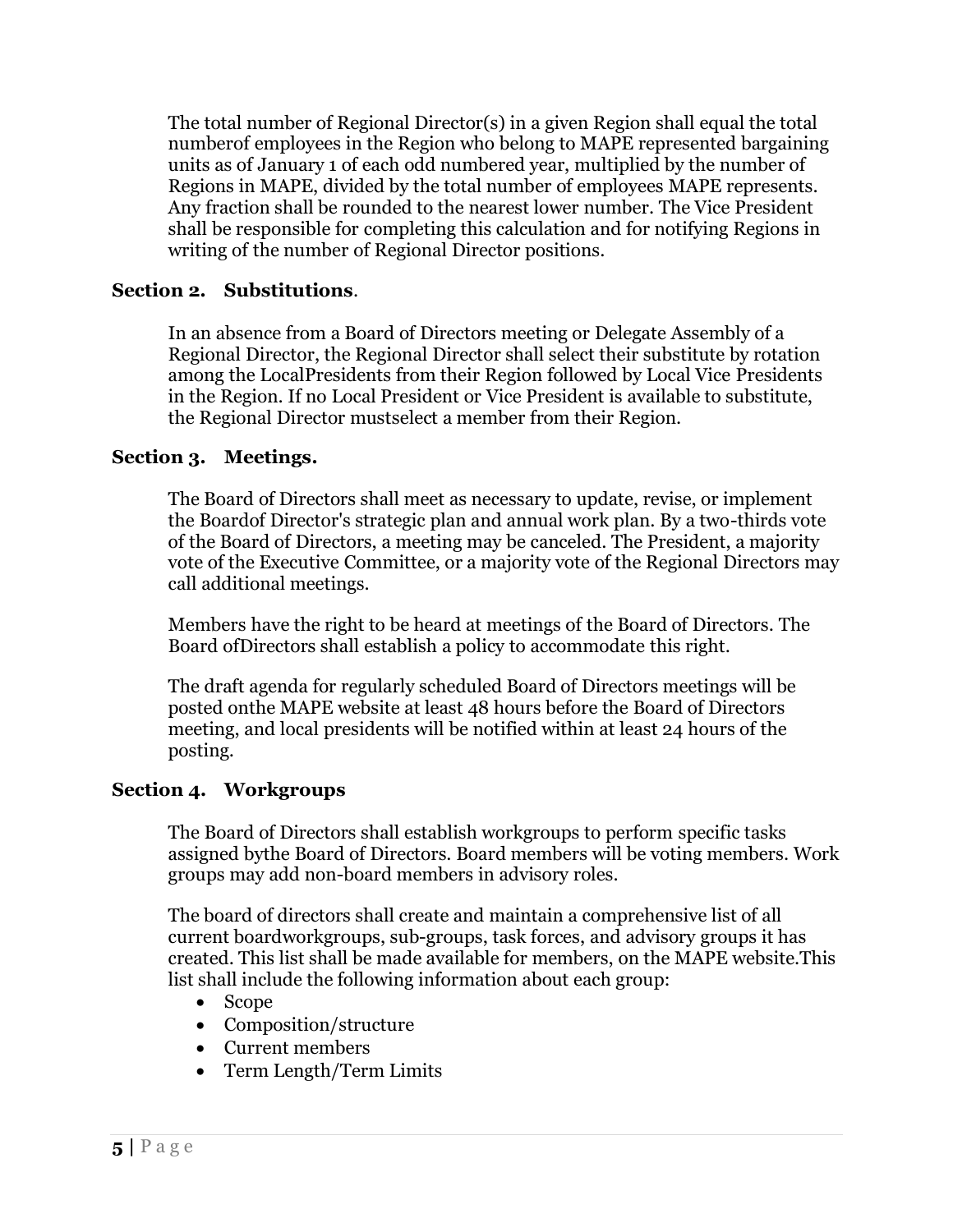There shall be a Finance Workgroup. The Finance Workgroup is a standing workgroup.The Finance Workgroup shall prepare MAPE's budget. The workgroup will present thebudget to the Board of Directors and Delegate Assembly. Additionally, the workgroup will oversee investments, the financial policies, and annual financial audit.

There shall be a Hiring Workgroup. The Hiring Workgroup is a standing workgroup. TheHiring Workgroup shall oversee all hiring by MAPE as described in the Hiring Policy.

#### **ARTICLE VI STATEWIDE STANDING COMMITTEES**

#### **Section 1. Committees**.

- A. MAPE shall have Statewide Standing Committees as defined below.
	- 1. Constitution and Rules Committee
	- 2. Elections Committee
	- 3. Employee Rights Committee
	- 4. Executive Committee
	- 5. Job Action Committee
	- 6. Local Presidents Committee
	- 7. Meet and Confer Committee
	- 8. Meet and Confer Chairs Committee
	- 9. Negotiations Committee
	- 10. Nominations Committee
	- 11. Organizing Council
	- 12. Political Council
- B. Good faith effort shall be made to see that statewide committees are comprised of members from Greater Minnesota in proportion to their membership in MAPE as of January 1 of each year. In appointed committees, vacancies shall be filled following thesame procedures as for the committee appointments.
- C. Appointed committee members serve for a term corresponding to that of the StatewideOfficers and continue their duties until their successors have been appointed.
- D. Appointed committees may remove members:
	- 1. When the member has 3 unexcused absences in the last 12 months; and
	- 2. With notification to the member 14 days prior to a vote by the committee; and
	- 3. By a majority vote of the committee.

## **Section 2. Constitution and Rules Committee**.

The Constitution and Rules Committee shall consist of five members. This committee is responsible for analyzing proposed changes to the governing documents, Delegate Assembly Resolutions, and Delegate Assembly Standing Rules. The committee will indicate that a proposed change is not ready for debate if the submitted proposal conflictswith statute, current governing documents,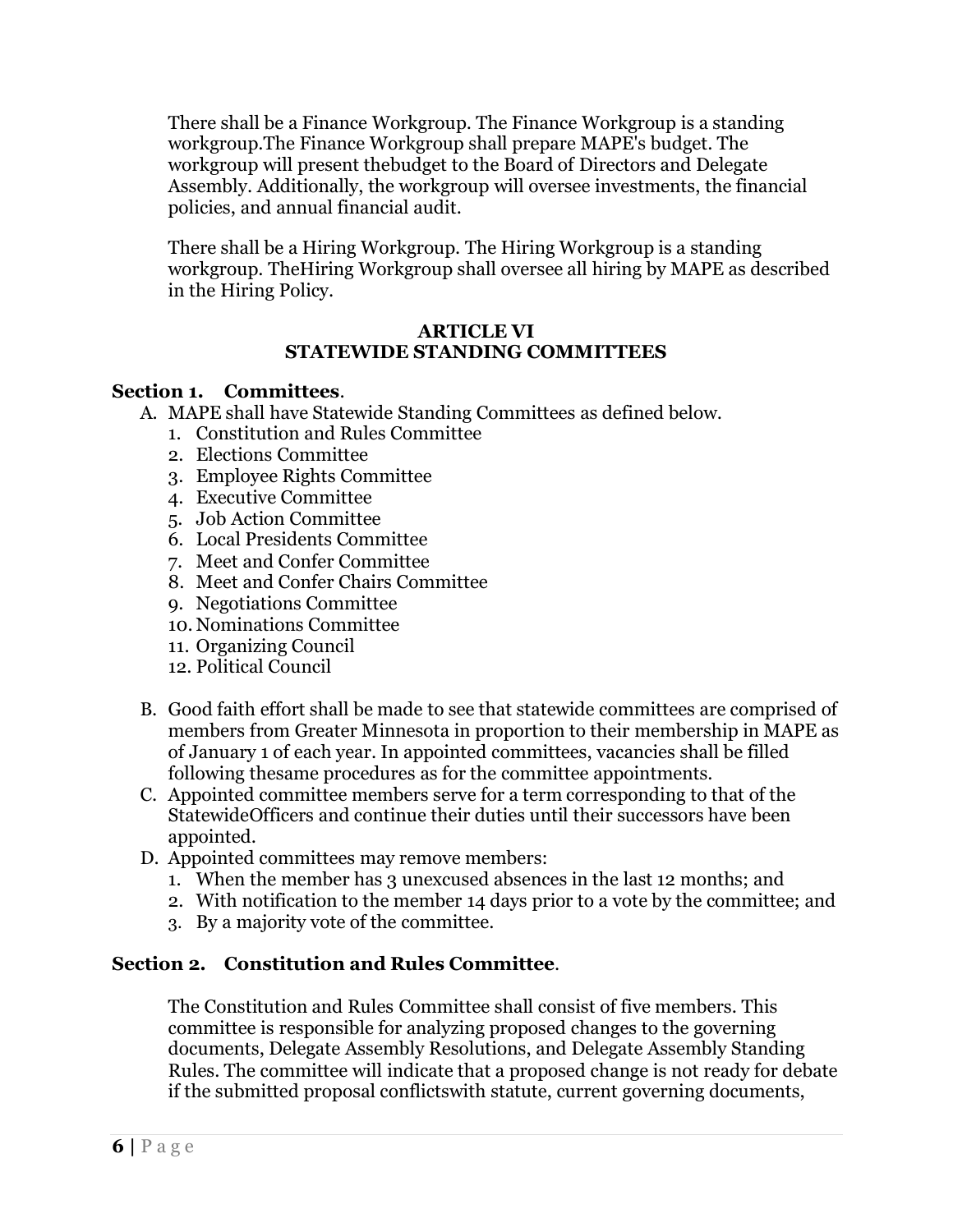Delegate Assembly Standing Rules, or withinthe proposed document itself. Explanations describing the conflict will accompany the decision. If no conflict exists, the committee will label the proposal as ready for debate.

At each regularly scheduled Delegate Assembly, the Constitution and Rules Committeereport on changes made by the Board of Directors to the bylaws and policies sincethe previous regularly scheduled Delegate Assembly.

Other duties are assigned by the Board of Directors, the Executive Committee, or the Delegate Assembly.

Resolutions initially proposed during the Delegate Assembly are not required to becoordinated by the committee.

## **Section 3. Elections Committee**.

The Elections Committee shall consist of five members. It shall serve as Elections committee for statewide and regional elections. Retired individuals who are also associatemembers and had been MAPE members for the 2 years immediately preceding their retirement may serve as full voting members of the Statewide Elections Committee. The Board of Directors shall designate one of the five members as the committee chair. No statewide or regional officer or candidate for statewide or regional office shall be a member of this Committee. The committee's responsibilities include validating candidate credentials, monitoring campaigns, conducting elections, and hearing protests.

## **Section 4. Employee Rights Committee**.

The Employee Rights Committee shall consist of the Chief Steward of each Region andthe Vice President.

## **Section 5. Executive Committee**.

The President shall be the presiding officer of the Executive Committee. The ExecutiveCommittee shall conduct the business of MAPE between the meetings of the Board of Directors and shall perform other duties as directed by the Board of Directors. The Executive Committee shall meet at the call of the President or a majority vote of the Executive Committee.

The Executive Committee shall consist of:

- The Statewide Officers
- The Chair of the Political Council
- The Chair of the Organizing Council

For the purposes of term limits, all positions on the Executive Committee are consideredstatewide officers.

## **Section 6. Job Action Committee**.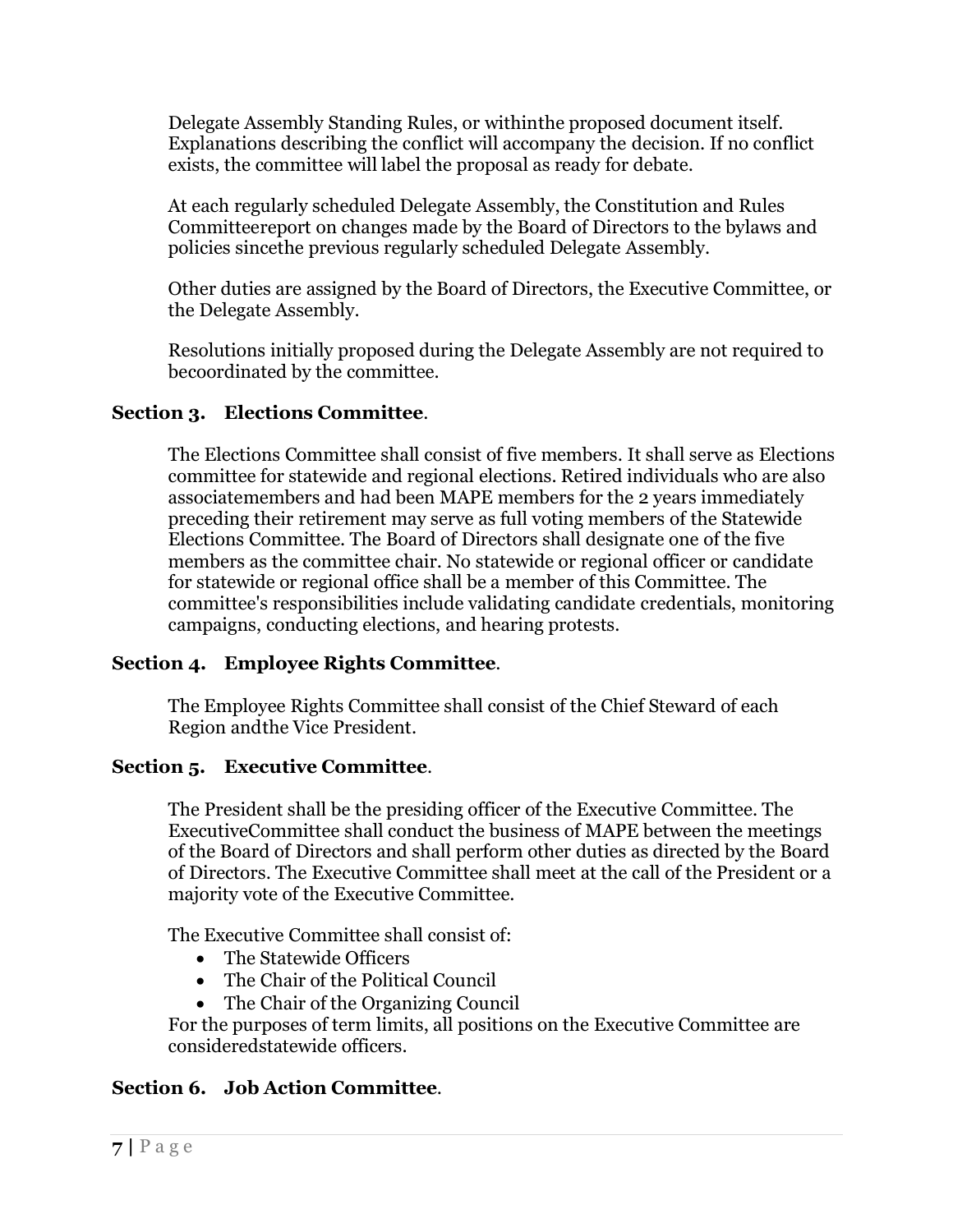The Job Action Committee shall consist of the Vice President of each Local. The First Vice President shall chair the Committee.

## **Section 7. Local Presidents Committee**.

There shall be a Local Presidents Committee that will meet, at least once, annually. Themeetings will be called by the Chair or at the request of at least 10 local presidents.

The Local Presidents Committee shall consist of each Local President from all MAPELocals.

The Local Presidents Committee will share information between Locals in regard to Local policies and issues. The Local Presidents Committee may make recommendationsand offer assistance to the Delegate Assembly, Statewide Officers and the Board of Directors.

The Local Presidents shall elect a Local President to chair the Local Presidents Committee for a one-year term. The election will occur at the annual meeting. The Chair must be a Local President for the entire one-year term. In the event of a vacancy in the chair the Statewide President, with concurrence from the Board of Directors, will appointa Local President to chair the committee for the remainder of the one-year term.

## **Section 8. Meet and Confer Committees**.

- A. There shall be a Meet and Confer Committee for a given Appointing Authority. SeeAppendix D of the MAPE contract for a list of agencies.
- B. Each committee shall consist of:
	- 1. A committee chair;
	- 2. Up to 12 members;
	- 3. Up to 2 alternate members.
- C. Each committee's chair will be elected in an agency wide election.
	- 1. Elections will be part of the annual statewide elections in even years through 2022and then switch to odd years starting in 2023.
	- 2. Members can vote for the chair of their respective agency.
	- 3. The term of office is two years and until their successor is elected.
	- 4. Vacancies in the Chair will be filled by the Vice Chair and the committee will elect anew Vice Chair.
- D. Each committee will elect one of its members as Vice Chair. The Vice Chair will performthe duties of the Chair in the Chair's absence or vacancy of the Chair position.
- E. Each committee shall elect one of its members as Secretary. The secretary shall keep arecord of the proceedings of Meet and Confer Committee meetings with the respectiveAppointing Authority.

## **Section 9. Meet & Confer Chairs Committee.**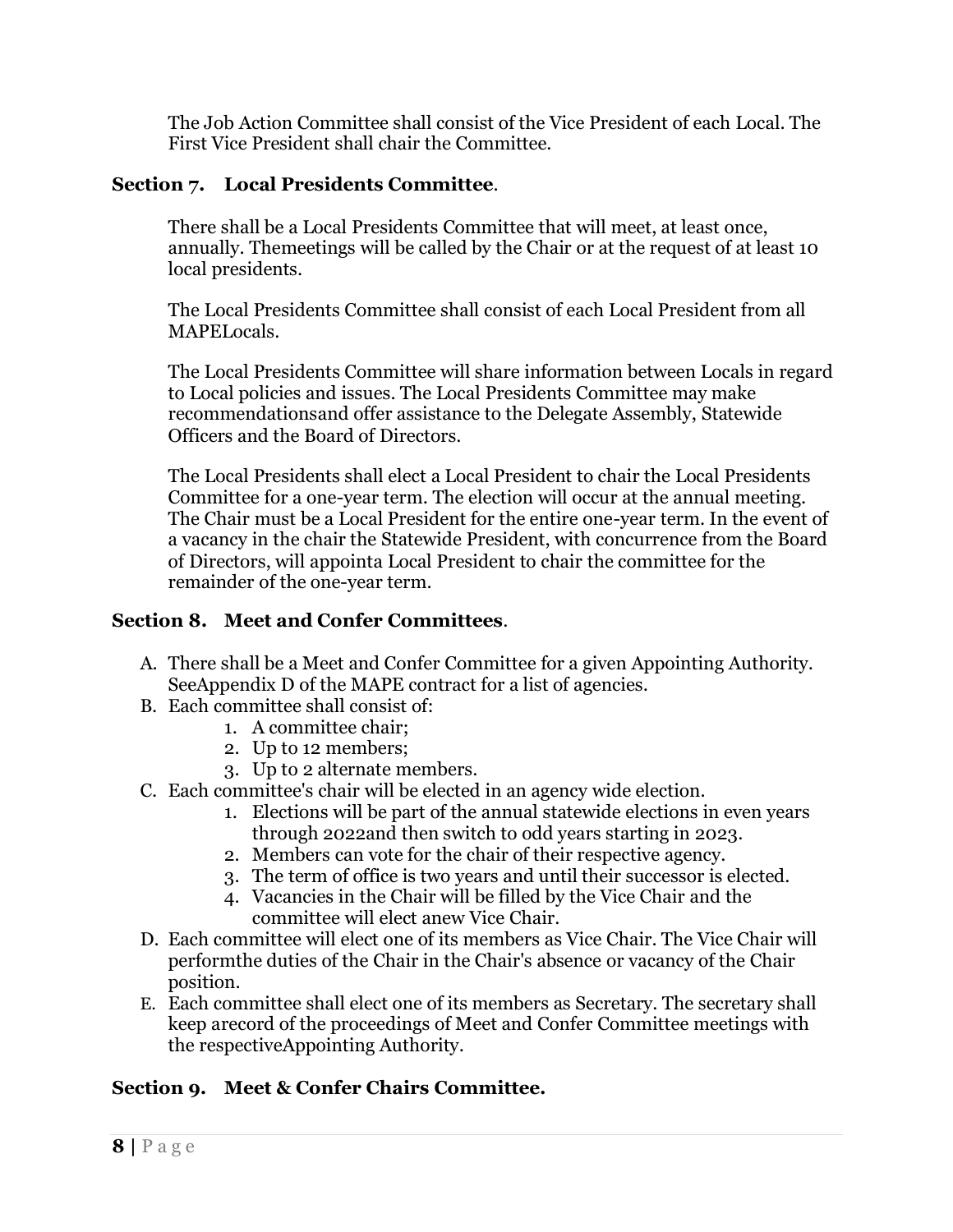There shall be a Meet and Confer Chairs Committee that will meet as determined necessary and at least quarterly. The meetings will be called by the Chair or at the request of a majority of Meet and Confer Chairs.

The Meet and Confer Chairs Committee shall consist of each Appointing Authority Meet and Confer Committee chair.

The Meet and Confer Chairs Committee will share information between Meet and ConferCommittees in regard to common workplace issues, best practices for working with Management, and effective workplace actions and member engagement practices.

The Meet and Confer Chairs shall choose one of their members to chair the Meet and Confer Chairs Committee. The Meet and Confer Chairs Committee Chair will be responsible for scheduling meetings, setting agendas, and ensuring meeting minutes aremaintained.

Committee Members shall elect a Speaker who will act as a liaison between the Meet and Confer Chairs Committee and the Executive Committee and MAPE Board of Directors and serve on the Negotiations Committee as a full member. The Speaker will be elected at the Negotiations Convention. The Speaker is an elected position for purposes of holding MAPE office and will serve a two-year term. All bylaws pertaining to the rights of MAPE office holders apply to the Speaker.

The Speaker will be responsible for sharing information regarding common workplace issues, working with Management, workplace actions and member engagement practiceswith the Executive Committee and MAPE Board of Directors for consideration in strategic decision making, and with the Negotiations Team for consideration in developing collective bargaining proposals. The Speaker will report to the Executive Committee and MAPE Board of Directors monthly.

## **Section 10. Negotiations Committee**.

## A. **Statewide.**

Each Region shall elect a member to represent the Region on the Statewide Negotiations Committee in even numbered years through 2022 and then switch to odd years starting in 2023. The elected members shall, to the extent possible, reflect variousaspects and interests of the members of the unit. Should a vacancy occur on the committee the Local Officers of the Region shall select a replacement from the affectedRegion's membership.

Statewide Negotiations Committee members elected by the Regions in regularly scheduled elections will be seated when work begins on the next Agreement BetweenMAPE and the State of Minnesota. (Seated elected committee members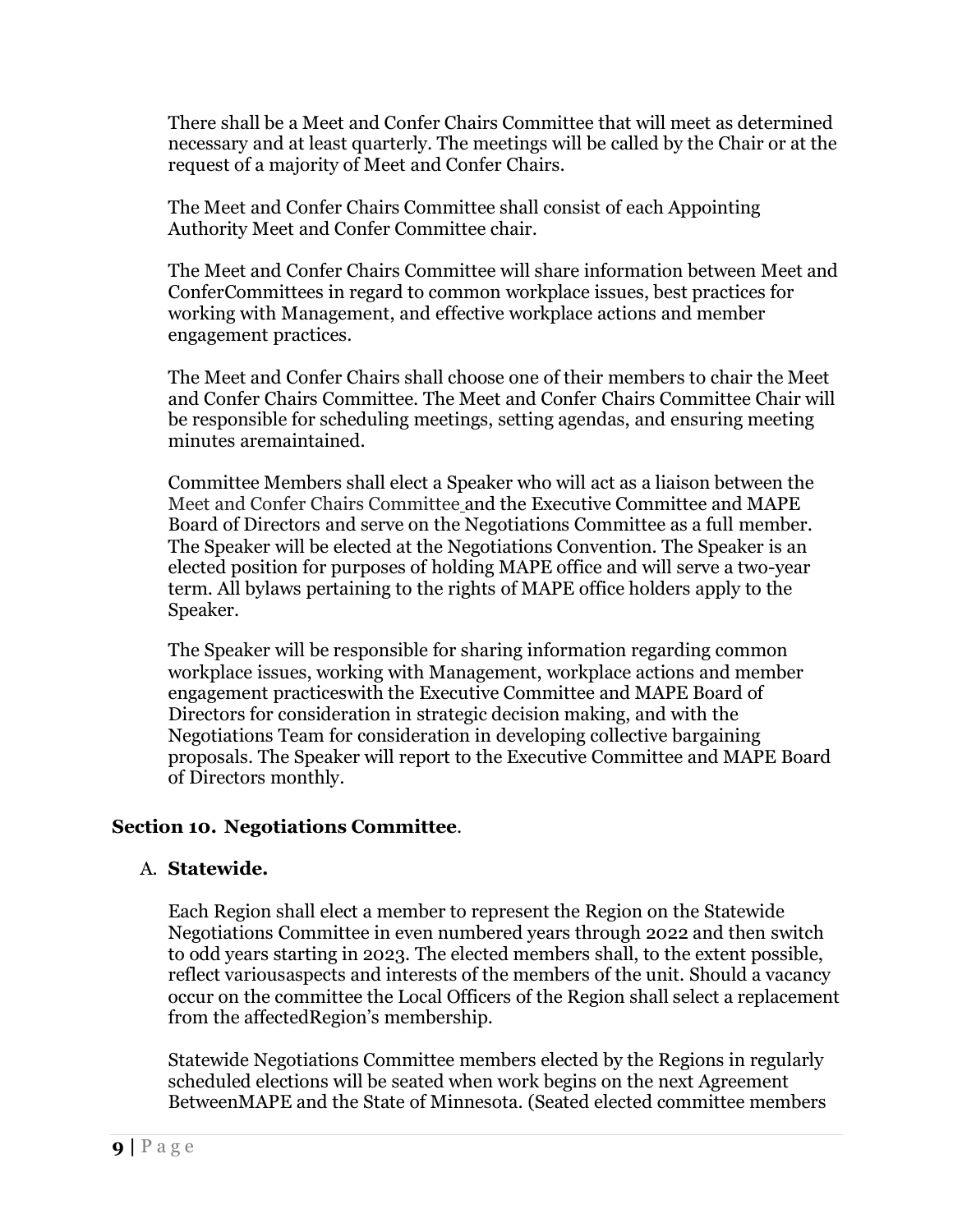will not be replaced by newly-elected members while negotiations are in progress.)

In addition, the President, with the consent of the Executive Committee, may appoint up to three at-large members to the Committee. The Statewide Negotiations Committee shallchoose one its members to serve as Chair of the Committee, or two members to serve as co-chairs. The Statewide Negotiations Committee shall represent MAPE during negotiations with the employer. The three at-large members may be on a temporary basis.The Executive Committee, by a two-thirds vote, may select a substitute for any one of theat-large members on a need basis. All appointments are subject to approval by a majority vote of the Board of Directors.

## B. **Local.**

Local Negotiations Committees shall be formed prior to the appointment of the Statewide Negotiations Committee. The Local committees shall solicit information and input from the members of the Local, and forward such input and any recommendationsto the Statewide Negotiations Committee. The Committee shall select the chair of the Local Negotiations Committee.

## C. **Other Bargaining Units.**

Other Bargaining Units. Bargaining units represented by MAPE, other than State Unit214, shall elect their own negotiations committee(s).

## **Section 11**. **Nominations Committee**.

The Nominations Committee shall consist of five members. It shall serve as NominationsCommittee for statewide and regional elections. The Board of Directors shall designate one of the five members as committee chair. The committee's responsibilities include identifying potential leaders throughout the union and encouraging them to run for office.The committee will make every effort to ensure that there are eligible candidates for all statewide and regional elective positions. The committee will work with local elections committees to identify potential regional leaders, encourage them run for elective office and make every effort to ensure that there are candidates for all regional elective positions.

## **Section 12. Organizing Council**.

- A. An Organizing Council, consisting of five elected members and two appointed members.The Statewide President is an ex-officio non-voting member of the council.
- B. The council shall promote full and equal participation of all people represented by MAPEin the Union and workplace. This includes: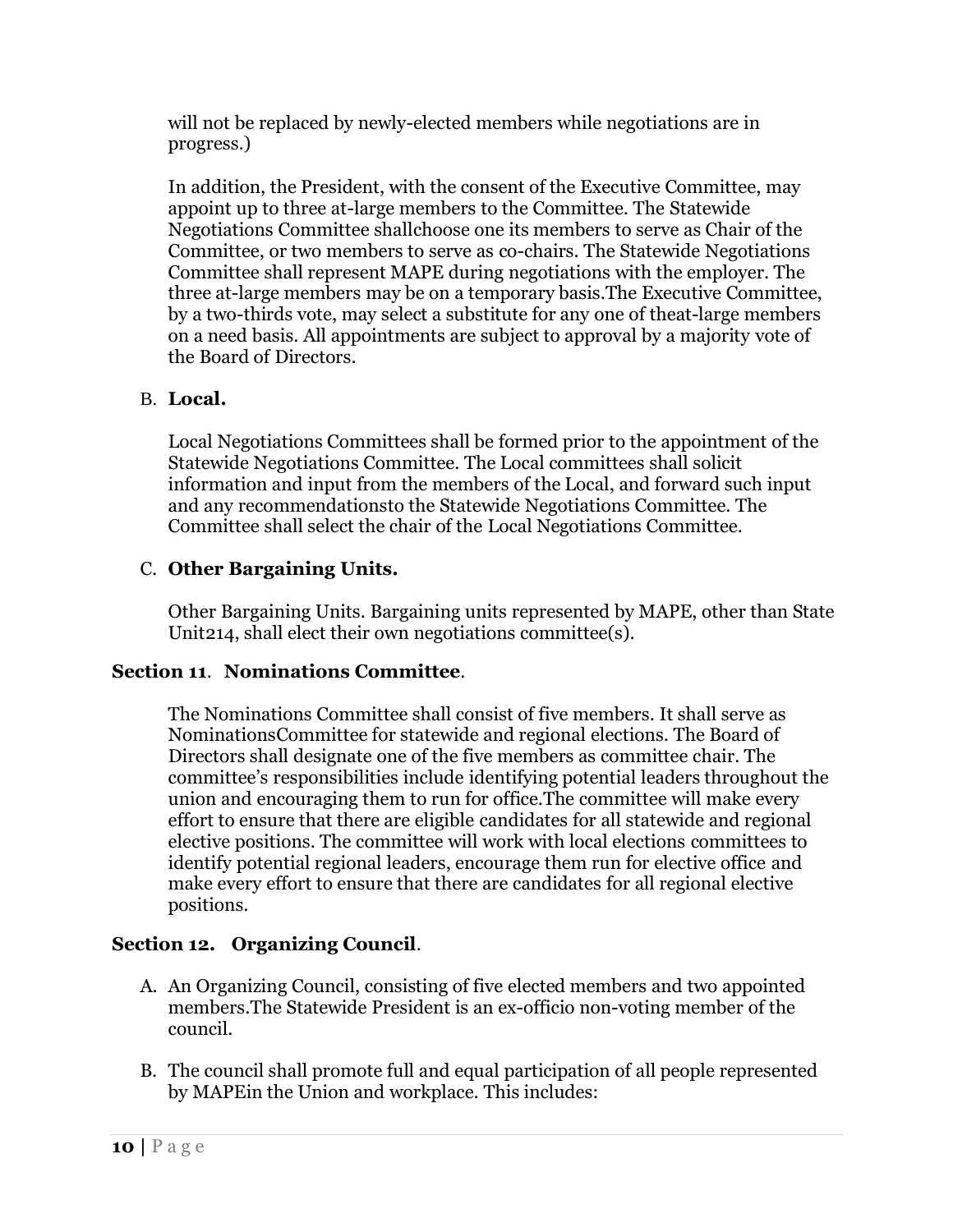- 1. Organize diverse professionals to build power, membership recruitment and retention,relationship building and conducting actions led by local leaders who are accountableto members.
- 2. Providing training, mentoring, and practical experiences for people to develop theirleadership skills.
- 3. Strategies should include deliberate attention to diversity, inclusion and protectedclasses.
- 4. Collaborate with external organizations.

## C. **Charter**.

The council will operate under a charter approved by the Board of Directors.The charter will be created in alignment with the Board of Directors' strategic plan.

## D. **Term of Office**.

All terms shall be for a two-year period, except when a vacancy occurs(see Vacancies below). The terms shall remain staggered.

## E. **Elections**.

Elections for three of the council seats shall be held in odd-number years. Elections for two of the council seats shall be held in even-numbered years. Electionswill be held as part of the annual statewide elections.

## F. **Appointments.**

The two appointed council members shall be appointed by the Statewide President subject to Board approval.

- G. **Chair**. The council will elect one of its members to serve as Chair. The term of office isfor two years and until their successor is elected. The election of the Chair will be in even-number years, at a council meeting. Vacancies in the Chair will be filled by the Vice Chair. Appointed positions are not eligible to be elected Chair.
- H. **Vice Chair**. The council will elect one of its members to serve as Vice Chair. The termof office is for two years and until their successor is elected. The election of the Vice Chair will be in even-number years, at a council meeting. Vacancies in the Vice Chair will be filled by a special election of the council, at a council meeting.
- I. **Vacancies**. If a vacancy occurs in the second half of the council member's twoyear term,the President will make an appointment subject to Board of Director's confirmation. A vacancy occurring in the first year of the council member's term will result in a special statewide election.

## **Section 13. Political Council**.

A. The Political Council shall consist of five elected members and two appointed members.The Statewide President is an ex-officio non-voting member of the council.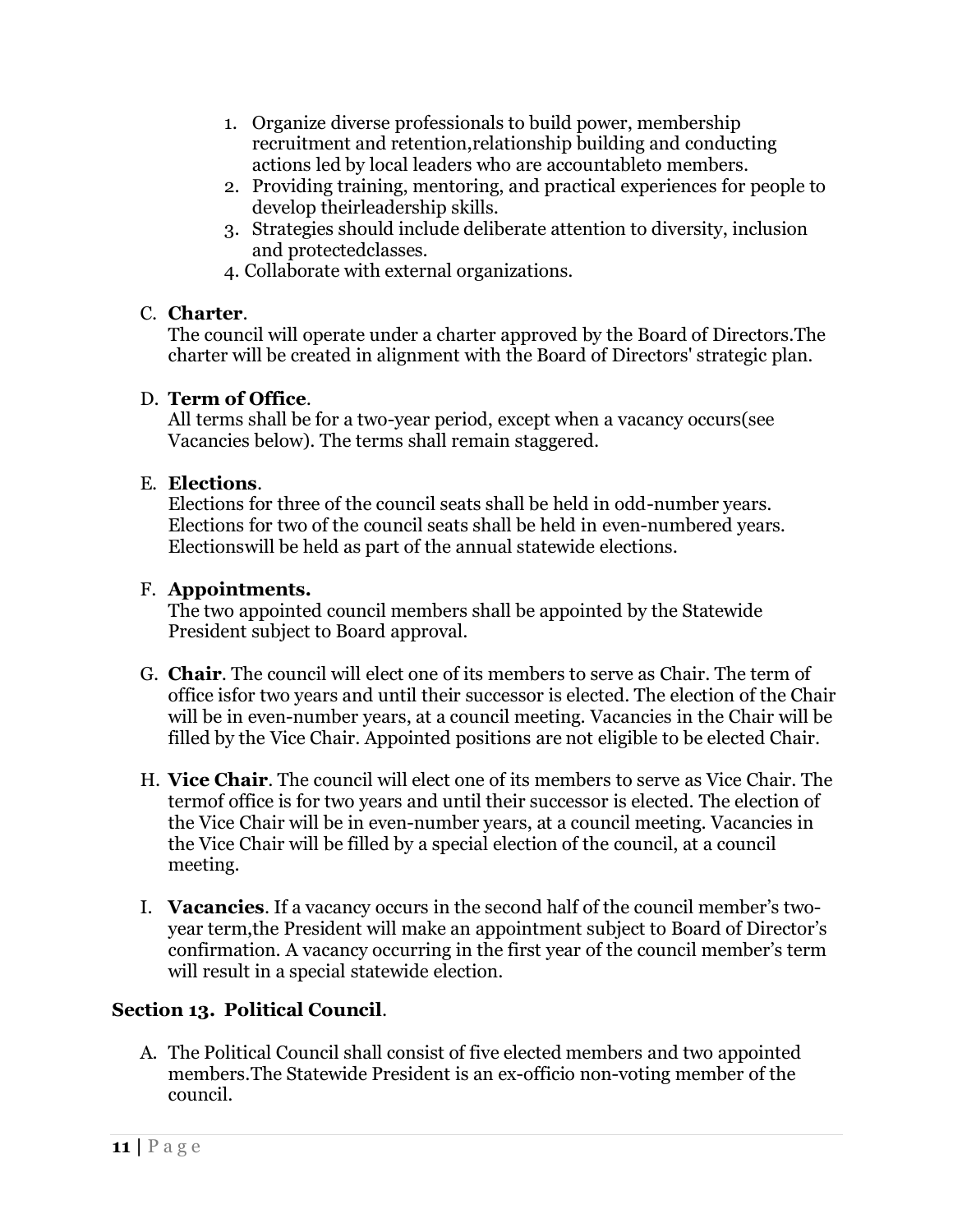- B. The council shall engage and organize members interested in legislative activities and collaboration with other organizations for the benefit of MAPE members. This includes:
	- 1. Define legislative/political priorities and provide member education and engagement.
	- 2. Strategies should include deliberate attention to diversity, inclusion, and all protected classes.
	- 3. Keep the members informed about legislative issues and relevant laborrelatedpolitical activity.
	- 4. Working with members to improve their interactions with government officials.
	- 5. Collaborate with external organizations.

## C. **Charter**.

The council will operate under a charter approved by the Board of Directors.The charter will be created in alignment with the Board of Directors' strategic plan.

## D. **Term of Office**.

All terms shall be for a two-year period, except when a vacancy occurs(see Vacancies below). The terms shall remain staggered.

## E. **Elections**.

Elections for two of the council seats shall be held in odd-number years. Elections for three of the council seats shall be held in even-numbered years. Elections will be held as part of the annual statewide elections.

## F. **Appointments**.

The two appointed council members shall be appointed by the Statewide President subject to Board approval. One of the two appointed members shall be a member of the Political Action Committee if one is currently not seated.

## G. **Chair**.

The council will elect one of its members to serve as Chair. The term of office isfor two years and until their successor is elected. The election of the Chair will be in even-number years, at a council meeting. Vacancies in the Chair will be filled by the Vice Chair. Appointed positions are not eligible to be elected Chair.

## H. **Vice Chair**.

The council will elect one of its members to serve as Vice Chair. The termof office is for two years and until their successor is elected. The election of the Vice Chair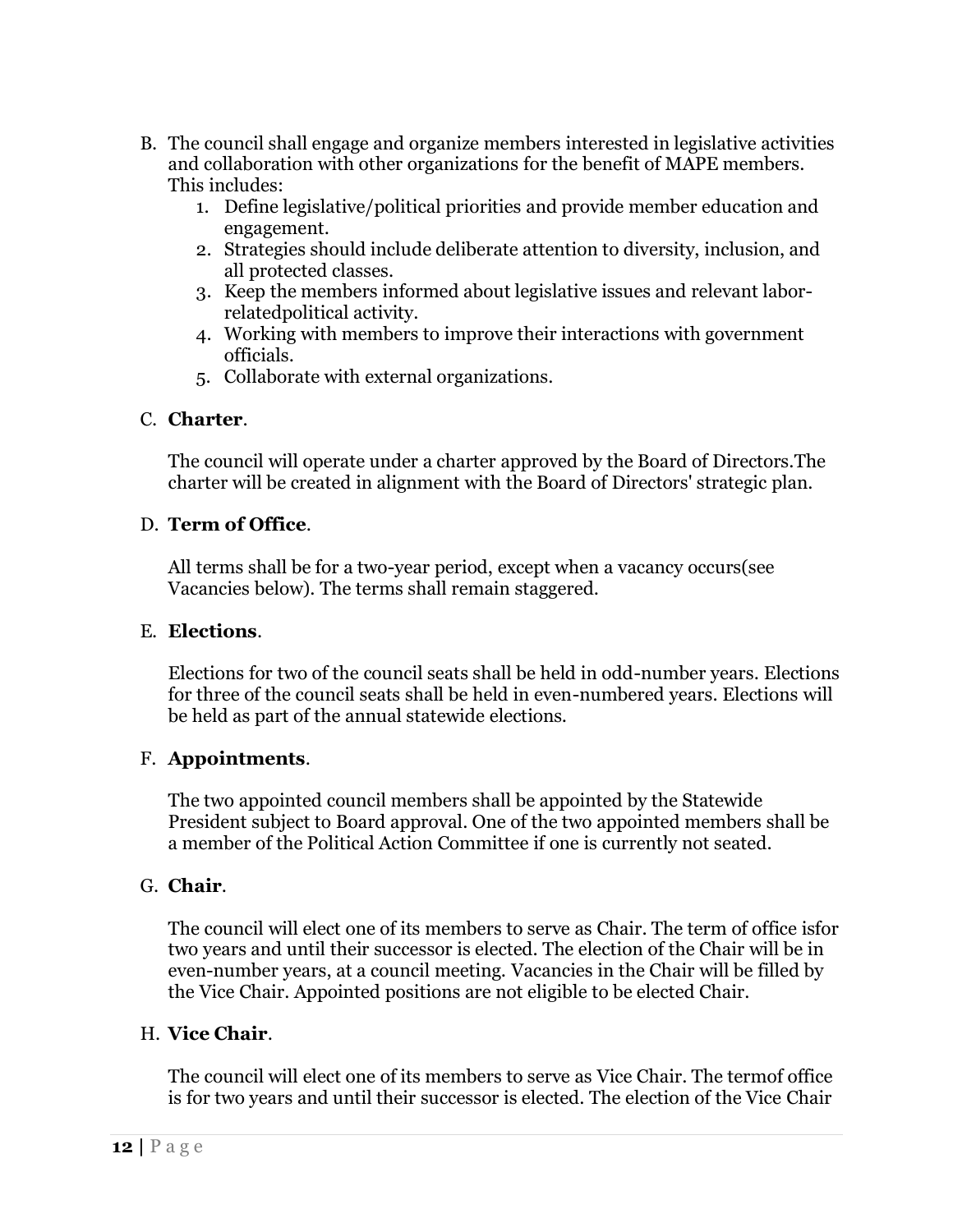will be in even-number years, at a council meeting. Vacancies in the Vice Chair will be filled by a special election of the council, at a council meeting.

## I. **Vacancies**.

If a vacancy occurs in the second half of the council member's two-year term,the President will make an appointment subject to Board of Director's confirmation. A vacancy occurring in the first year of the council member's term will result in a special statewide election.

## **Section 14. Electronic Meetings**.

Statewide standing committees and other statewide, regional, and local MAPE committees may hold meetings which some or all members attend by electronic means ifsimultaneous aural communications among all participating members are, at least, equivalent to those of meetings held in one room and requirements in MAPE's parliamentary authority, governing documents, and policies are met.

### **ARTICLE VII REGIONS AND LOCALS**

## **Section 1. Regions**.

There shall be subdivisions known as Regions. The Board of Directors shall determine the total number of Regions and the boundaries of each Region on a geographic basis bywork location. Region is a geographic and political subdivision of the MAPE membership. Its purpose is to coordinate the delivery of member service and provide a vehicle for information flow to and from the Board of Directors. Regional membership elects a Regional Director to the Board of Directors who provides a voice for the Localsin that Region.

## **Section 2. Regional Director**.

A Regional Director must be a member of the Region s/he serves. Duties of a Regional Director include, but are not limited to, gathering concerns and interests of people s/he represents; making policies that reflect her/his constituents' interest; performing other duties as assigned by the Board of Directors in accordance with the Board's policies; anddisseminating information regarding status of MAPE and newly enacted policies as well as standing policies of MAPE.

## **Section 3. Locals**.

All Regions are organized into one or more Locals. Each Region by default forms one Local. Locals are geographic subdivisions of Regions. A Local's purpose is to provide for direct delivery of member service through regular membership meetings, Local officers and stewards. Locals provide grassroots membership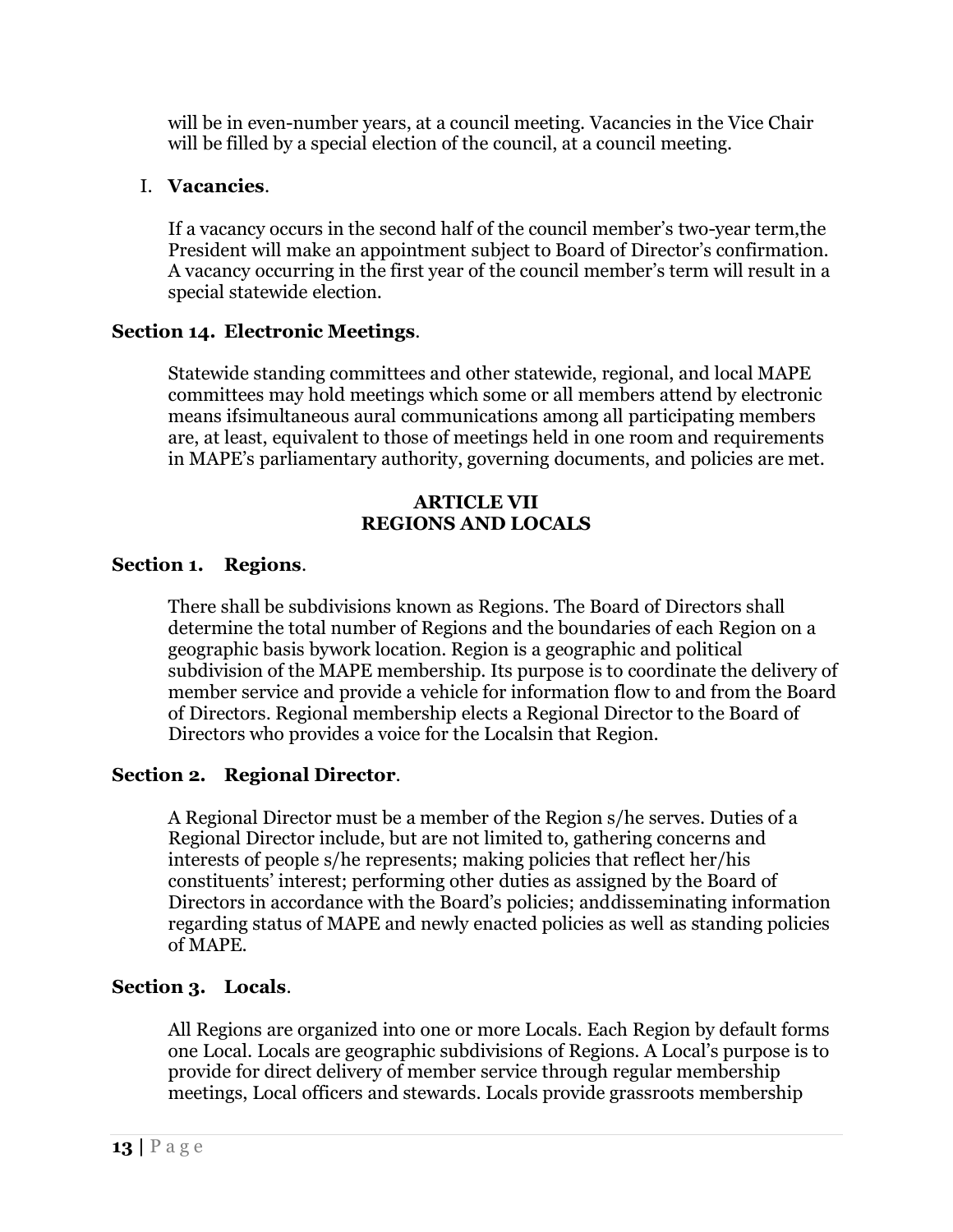direct access to informationand services such as contract negotiations, grievance handling and MAPE-provided training and education.

A work location or locations within a well-defined geographic area may petition the Board of Directors to divide the Region and form a separate Local. The Board of Directors, when considering the petition shall also take into account the functioning of the original Local(s) when the new Local is formed. The final formation of a new Local after the Board of Directors has approved the petition and organizing papers, if any, shallrequire a majority vote of the members who will constitute the new Local.

## **Section 4. Local Officers**.

All Locals shall have a President, Vice President, Secretary, Membership Secretary, and Treasurer. Locals may also elect any other officers deemed necessary. The Local officerscomprise the local executive committee. The terms of these offices shall be two years. Officers of newly formed Locals shall be elected as part of the formation process andshall serve until the normal expiration date of other Local officers in their Region.

Local officers may be paid a stipend from their local budget for their local union activities if approved by their local members. Dues reimbursement is not allowed aspayment for union activities.

## **Section 5. Local Officer Duties**.

The PRESIDENT shall conduct the affairs of the Local and preside at Local meetings.The President shall be a member of the Local Presidents Committee.

The VICE-PRESIDENT shall preside at Local meetings at which the President is not inattendance and shall chair the Local Job Action Committee.

The SECRETARY shall maintain a record of the Local's proceedings.

The MEMBERSHIP SECRETARY shall maintain a record of the Local's membershiprecords and promote member recruitment, retention, and involvement.

The TREASURER shall be responsible for any funds received or disbursed directly bythe Local, and shall maintain a record of the Local's financial transactions.

## **Section 6. Regional and Local Officer Elections**.

Members elected to Regional positions and Local Officers and Committee Members mustbe members of the Region/Local they serve.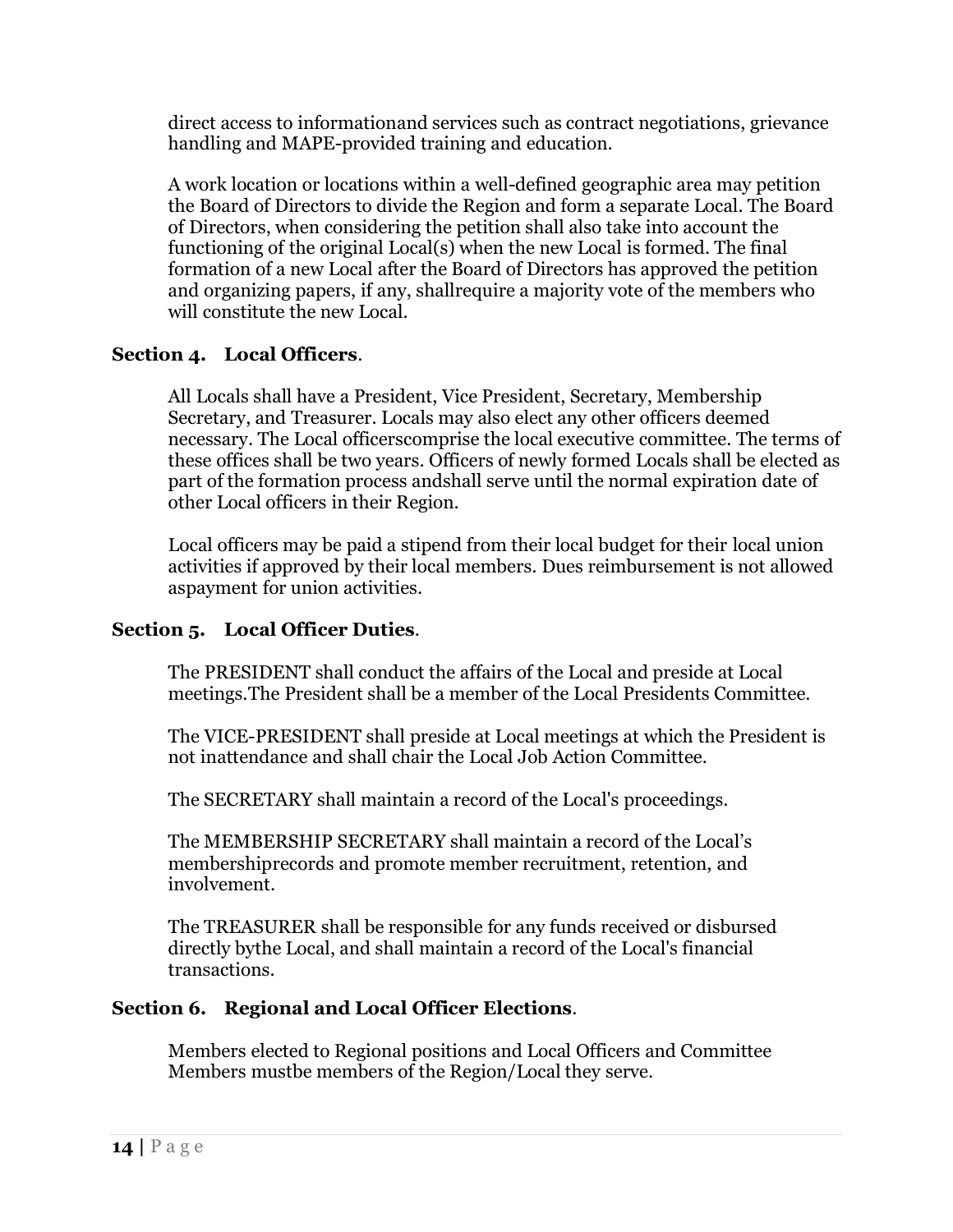### **Section 7. Quorum for Local Meetings**.

For Local meetings a quorum shall consist of 5 members or 5% of the Local members, whichever is greater. Any resulting fraction shall be rounded upward to the next whole number. For the purpose of quorum, the number of officer members may not exceed thenumber of non-officer members.

### **Section 8. Local Committees**.

Each Local may create standing and special Local committees as necessary to fulfill thepurposes and functions of the Local.

#### **ARTICLE VIII ELECTIONS AND VACANCIES**

### **Section 1. Eligibility**

#### A. **Candidates and Incumbents**.

Candidates for and incumbents in any elective orappointive position, including committee appointments, in MAPE must:

- 1. Except as noted in Exceptions, below, be members as defined in Bylaws Article III, for atleast 30 days prior to the closing of nominations;
- 2. Not hold more than one office, including statewide, Regional and Local office, at thesame time, except 1) Interim President as provided for in the MAPE Interim Local Governance Policy and 2) as provided for in Article VIII Section 3D. Committee positions, including chairs, are not offices. Council positions are offices;
- 3. Regional Directors may not be elected as negotiations representative;
- 4. Except as noted in Exceptions, below, be working in a classification covered by a MAPEagreement at the closing of nominations or between the closing of nominations and occupying the position, except when the out-of-classification is less than 30 days;
- 5. Not be officers or salaried employees of any other exclusive bargaining representative oran affiliate thereof;
- 6. Except as noted in Exceptions, below, not be members of the statewide ElectionsCommittee or a local election committee;
- 7. Not be under sanction as provided in the Bylaws, Article XIII, Section 10, provisions  $(4)$ ,  $(5)$  and  $(6)$ ;
- 8. Not be under sanction as provided in MAPE's parliamentary authority; and
- 9. Not have voluntarily crossed a MAPE picket line in six years, or three contract cycles –this can be appealed to the Board of Directors.

#### B. **Position - Specific Eligibility.**

1. Statewide Vice President. Candidates must have a minimum of one-year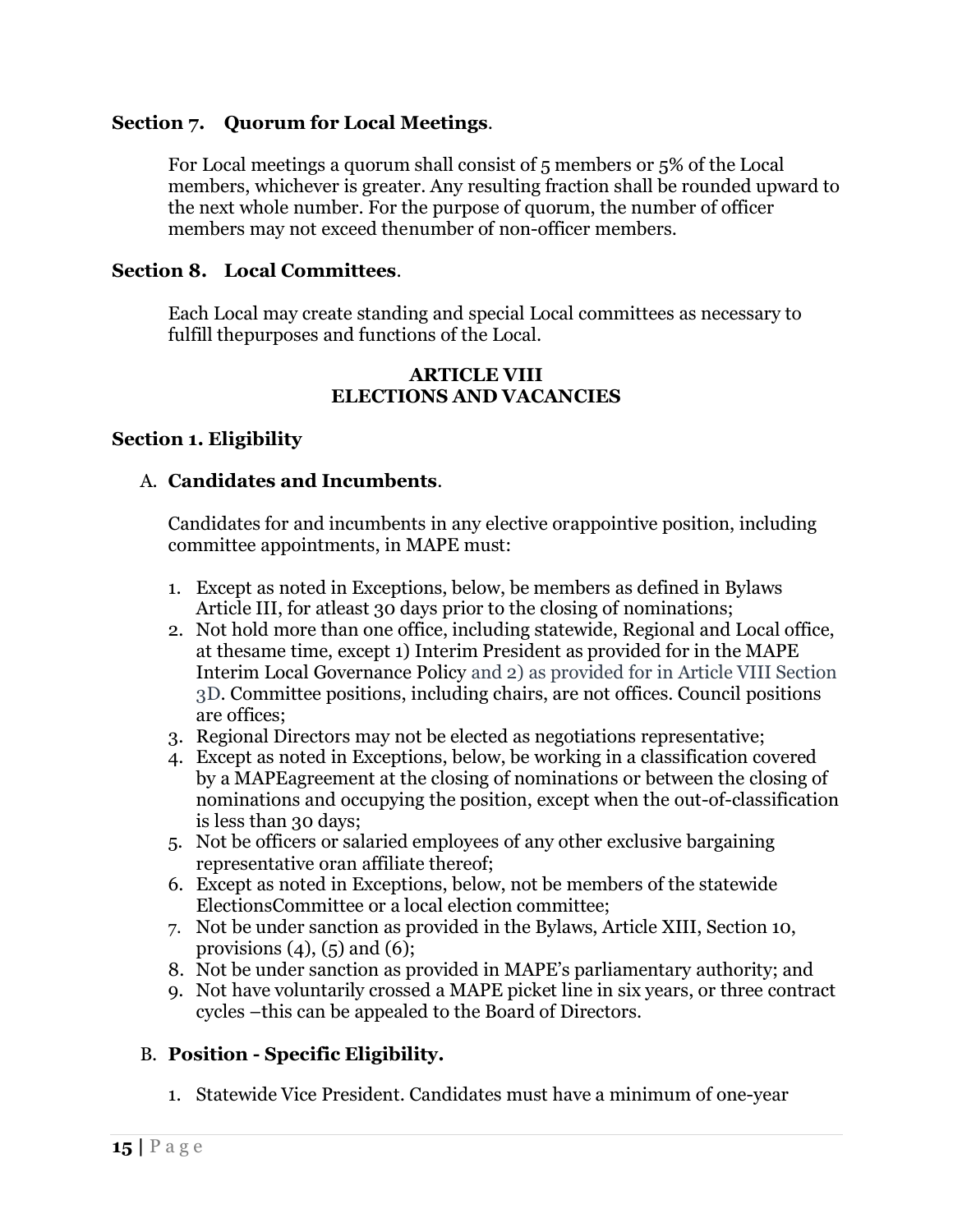experience as aChief Steward or has handled two investigations and two grievances, and has taken advance steward training.

- 2. Meet and Confer Chairs. Candidates must be employees of the respective agency.
- 3. Candidates for Speaker. Candidates must be an elected meet and confer committee chair[.](#page-16-0)<sup>1</sup>

## C. **Exceptions**.

- 1. After a local election, members who served on the local election committee and are nottrustees may be appointed as Delegate Assembly delegates or alternates.
- 2. Statewide Elections Committee members may be appointed as Delegate Assemblydelegates or alternates and as local election committee members. They may also beappointed to other statewide committees.
- 3. If not candidates, officers and statewide committee members may serve on a localelection committee.
- 4. Retired individuals who are also associate members and had been MAPE members for the 2 years immediately preceding their retirement may serve as full voting members ofthe Statewide Elections Committee.

## Section 2. **Elections**.

## A. **Election Procedures**.

Statewide, Regional and Local officer elections shall be governedby the Election Rules.

## B. **Statewide and Regional Elections**. [23](#page-16-0)

Voting in statewide and regional elections shall beby secret ballot by MAPE members. The term shall be two years and until a successor is elected or appointed as provided in the MAPE Constitution, Bylaws, and Election Rules. Statewide and Regional Officers shall be eligible to serve for no more than three consecutive terms in the same office. Regional Directors in even numbered Regions shallbe elected in even numbered years; Regional Directors in odd numbered Regions shall beelected in odd numbered years. \*Term limits apply even if terms of office are extended due to change in election timing.

## C. **Local Elections**.

Officers' terms shall be two years and until a successor is elected. Terms of

<sup>1</sup> Proviso – Current meet and confer chairs are deemed to have been elected. <sup>2</sup> Proviso – A term as either First Vice President or Second Vice President, will count as a

term for Vice President.

<sup>3</sup> Proviso – Terms served prior to 2018 do not count toward term limits.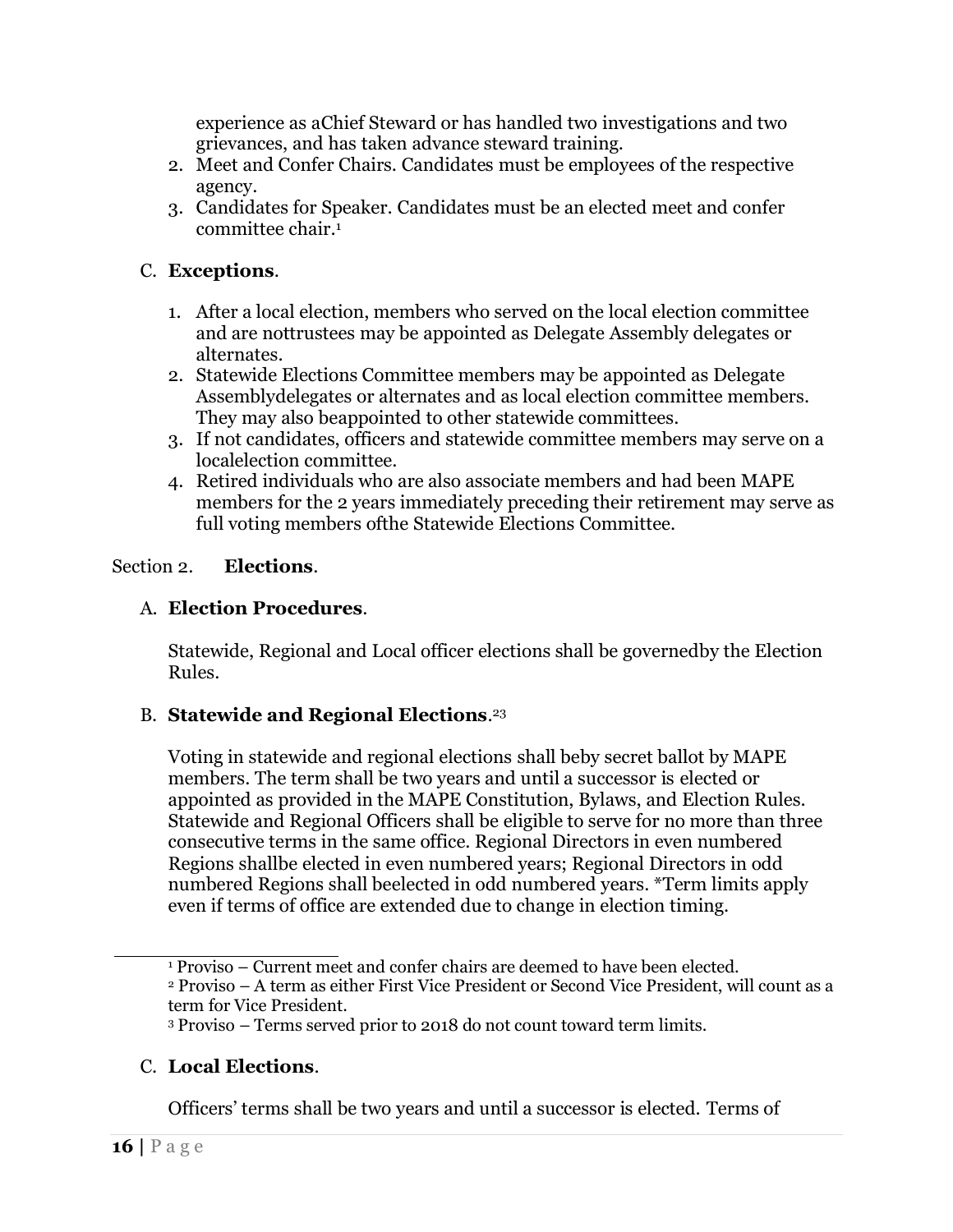<span id="page-16-0"></span>Delegate Assembly delegates and alternate delegates shall be one year. Local officers shall be elected biannually in the year their Regional Director is not being elected. Officers of newly formed Locals shall be elected and shall serve until the normalexpiration date of other Local officers in their Region.

## D. **Board of Trustees**.

Elections shall be conducted as prescribed in the Bylaws, Article XV.

## **Section 3. Vacancies**.

## A. **Vacancy While Out of Class**.

Any member holding an elective or appointive position in MAPE who agrees to work out of class in a classification not covered by a MAPE agreement shall notify the statewide President and shall be temporarily suspended from the elective or appointive position for a period not to exceed thirty days. The suspension shall be effective at the beginning of the out of class assignment. On the thirty-first day of the out of class assignment, the elected position shall be deemed vacant and shall be filledpursuant to the appropriate provisions of the governing documents. The acts of temporarily suspending an officer and declaring a vacant office shall be taken by the Executive Committee, which shall also make arrangements during the period of any temporary suspension for the duties of the office to be performed. A suspended officer may appeal the suspension to the Board of Directors, whose decision shall be final.

## B. **Vacancies in Local Offices**.

When the office of Local President becomes vacant, the Local Vice President automatically becomes President for the remainder of the term. Vacancies in other Local offices shall be filled by a special election. The Local Presidentmay make a temporary appointment to any vacant local office if a request for a special election has been filed with the Elections Committee. When a delegate or alternate position becomes vacant, the Local President may appoint to fill the vacancy.

## C. **Vacancies in Regional Offices**.

When the office of Regional Director becomes vacant,and an election for that office is scheduled to be held within the same calendar year, theoffice shall be filled by a rotation of local presidents in ascending numerical order. Otherwise, a special election shall be held to fill the vacancy with a rotation of local presidents, in ascending numerical order, temporarily filling the vacancy.

## D. **Vacancies in Statewide Offices.**

1. When the office of statewide President becomes vacant, the office shall be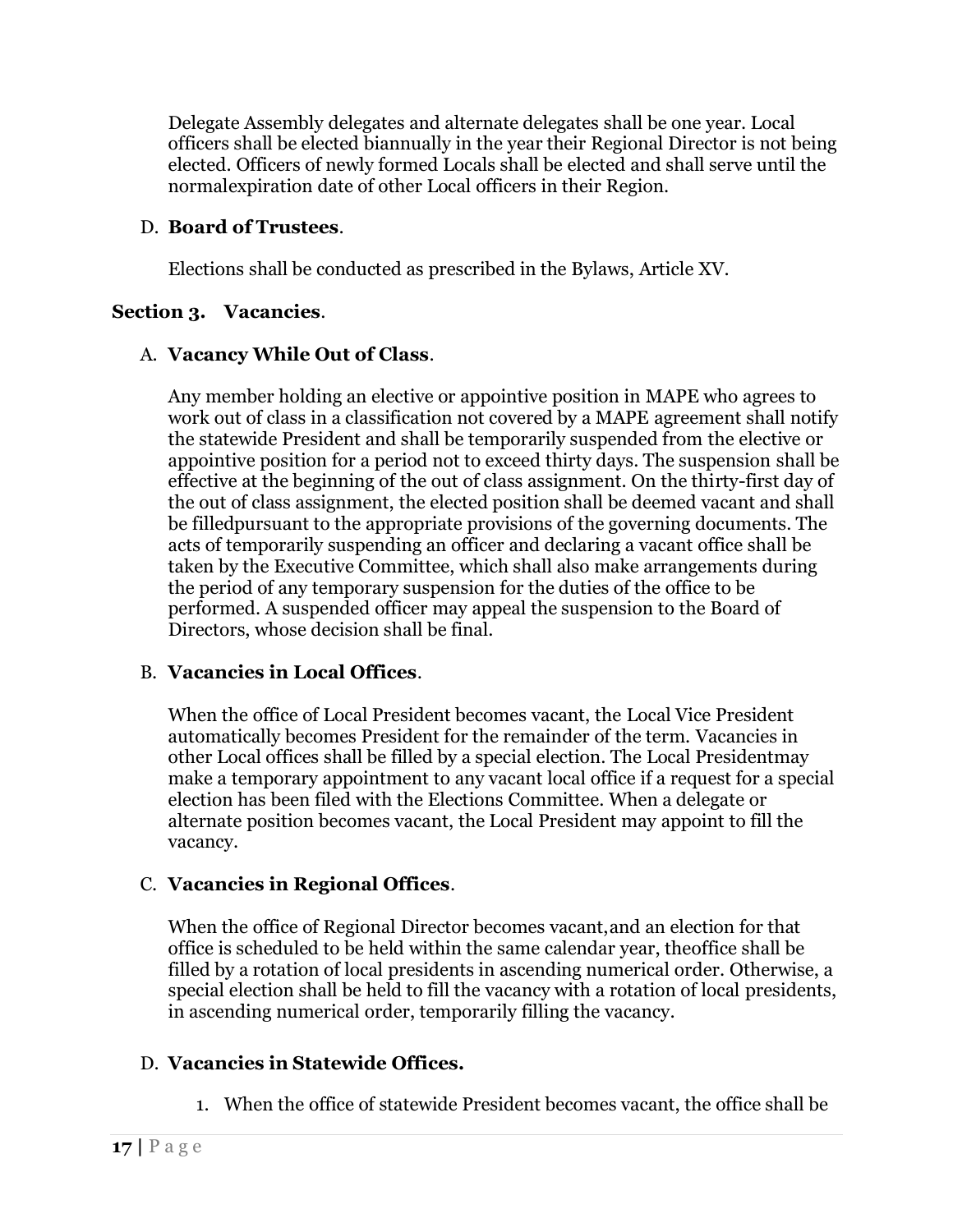filled byautomatic succession of the Vice President, and the vacancy is then in the office of Vice President.

- 2. When the position of statewide Vice President becomes vacant, and an election for that office is scheduled to be held later in the same calendar year, the office shall be filled by a majority vote of the Board of Directors. Otherwise a special election shall be held to fill the vacancy.
- 3. When the position of statewide Treasurer or statewide Secretary becomes vacant, the office shall be filled by either the Treasurer or Secretary who remain in office. The office then becomes that of an interim combined Secretary/Treasurer.
- 4. If the Speaker becomes vacant, the remaining meet and confer chairs shall fill theposition by special election.

### **ARTICLE IX FINANCES**

## **Section 1. Audit**.

The Board of Directors shall have, at least annually, an audit of MAPE's finances by a Certified Public Accountant, and shall report to the Delegate Assembly the results of suchaudit.

## **Section 2. Debt**.

The Board of Directors may approve short-term debt (maturing in twelve months or less) of up to six months dues and long-term debt (maturing in more than twelve months) of upto two months' dues. Borrowing in excess of these limits, not authorized by an approved budget, shall require a majority vote of the Delegate Assembly or the membership.

## **Section 3. Reimbursements**.

The members and officers of MAPE shall be reimbursed in accordance with the reimbursement policy adopted by the Board of Directors.

#### **Section 4. Disbursements**.

MAPE funds shall be disbursed via the MAPE central office only by checks signed by two Statewide Officers. MAPE Locals may disburse funds via Local checking accountsin accordance with the Policy on Local checkbooks.

## **Section 5. Undesignated Funds**.

Requests for expenditures exceeding \$100,000 from undesignated reserves must be submitted to the Board of Directors and posted to the MAPE website a minimum of 30days prior to the Board meeting at which the expenditure will be voted on.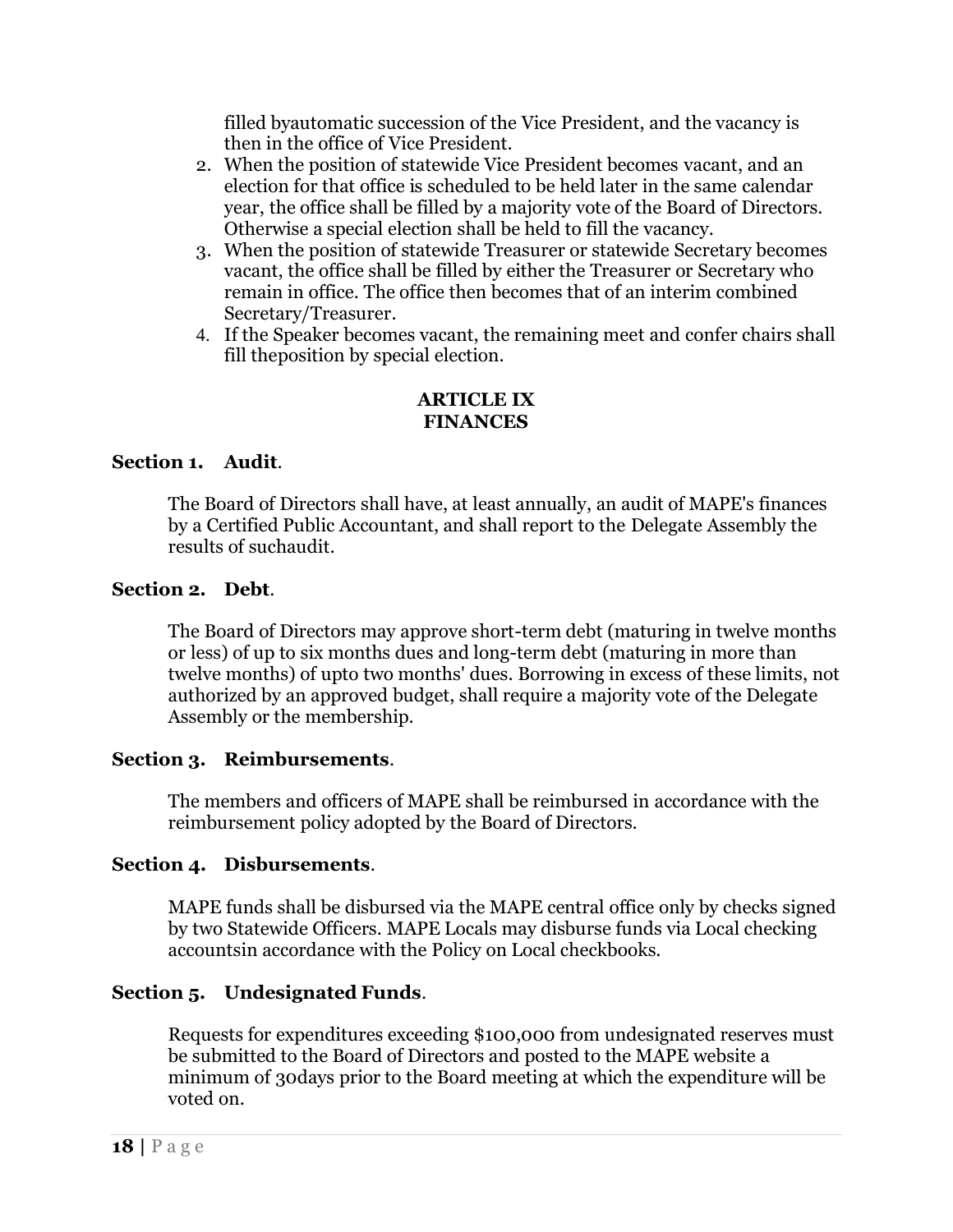#### **ARTICLE X DELEGATE ASSEMBLY**

#### **Section 1. Composition**.

The Delegate Assembly shall consist of the members of the Board of Directors and thedelegates elected by Locals.

Each Local shall be allocated one Delegate for each 75 members (with no rounding up of fractions), with a minimum of one delegate, who shall be the Local President. Calculationof the number of delegates shall be done annually by the Vice President, using data effective February 1. The Vice President shall be responsible for completing this calculation and for notifying Locals in writing of the number of delegate positions.

Each Local may also elect ranked alternate delegates equal in number to the number of delegates allowed to that Local. The candidates for delegate with the most votes in the election are selected as delegates, up to the number of delegate spots available. The remaining candidates, up to the number of alternate spots available, are ranked alternatesin order based on their vote totals. Delegates and alternate delegates must be members ofthe Local they are elected to represent at the time of the Delegate Assembly or Special Delegate Assembly. In electing delegates, each Local shall endeavor to ensure that the overall delegation is balanced and representative of the entire Local.

If a local president is unable to attend a Delegate Assembly, the vice president will take the president's place as a delegate. If the local has no vice president or the vice presidentcannot attend, the highest ranked alternate will become a delegate. If the president leavesthe Delegate Assembly and the vice president is present, the vice president will take the president's place. If the president leaves the Delegate Assembly and the vice president isnot present, the highest ranked alternate will become a delegate.

Special Delegate Assemblies shall consist of those delegates and/or alternates eligible forseating at the last-held Delegate Assembly (if they remain eligible under Articles VIII and X and have not resigned) and the Board of Directors.

#### **Section 2. Meetings**.

Times and places of meetings of the Delegate Assembly shall be established by the Executive Committee. The President may call meetings other than those required by theConstitution with the concurrence of a majority of the Board of Directors or on petitionof 25% of the delegates eligible for attendance to the lastheld Delegate Assembly and representing no less than 80% of the Locals. The President shall be the presiding officerof the Delegate Assembly.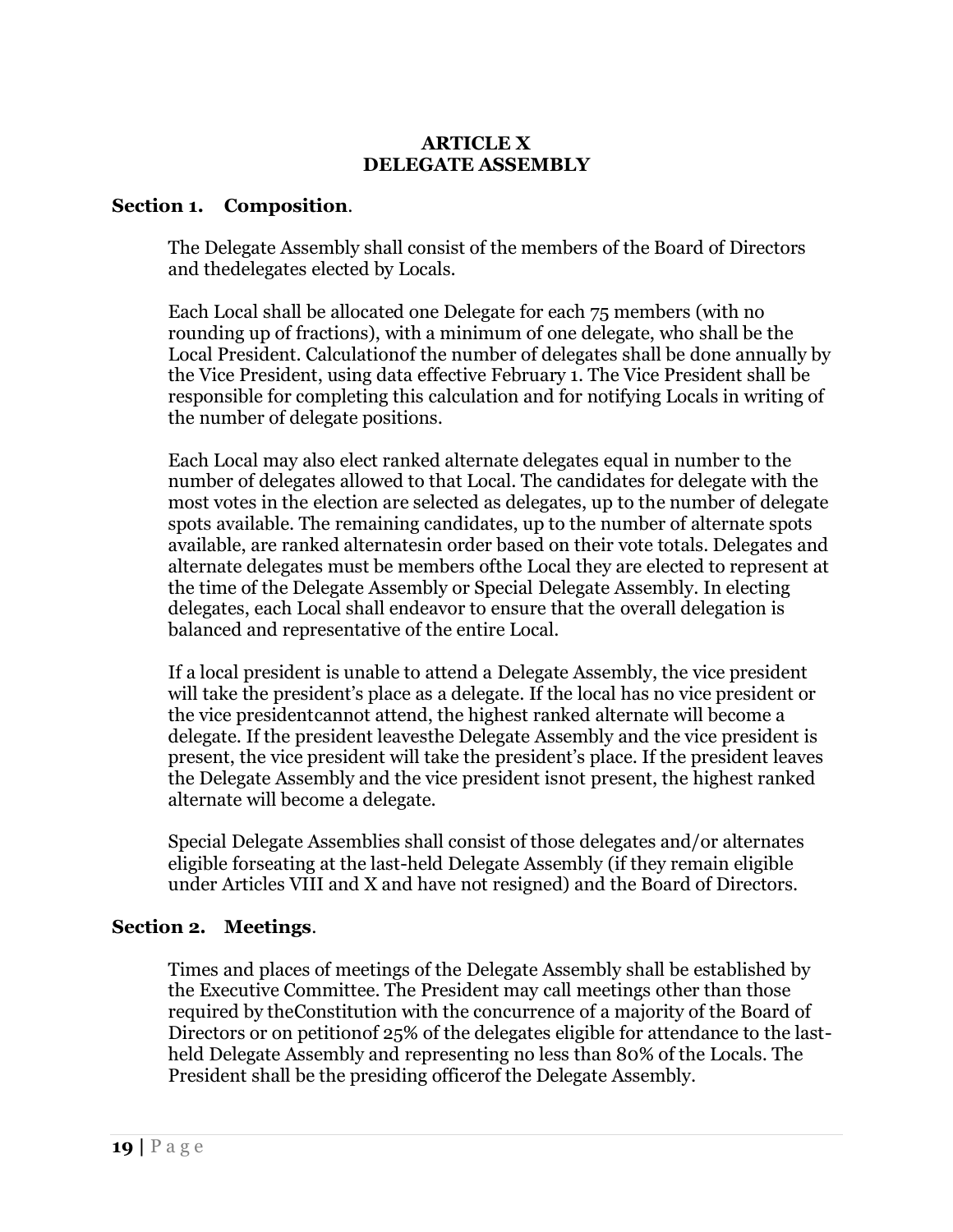### **Section 3. Credentials Committee**.

The Credentials Committee shall consist of five members. Trustees shall serve on the Committee. The Committee shall elect a chair. If fewer than five Trustees are on the Committee, the President may appoint additional members to fill the vacancies. The Committee shall entertain any challenges to the credentials of any delegate or alternateand shall present its finding to the Assembly, which will render final decisions.

### **Section 4. Funding**.

For the annual Delegate Assembly, MAPE Central shall pay all costs for all delegates andfor the first alternate from locals that had a balance of less than \$15,000, as reported in Income/Expense Statements for July 31 of the previous year.

Locals will pay expenses of all alternates who attend special Delegate Assemblies.

### **Section 5. Resolutions Submitted to the Delegate Assembly**.

(This section does not apply to resolutions modifying a governing document.)

Before the mailing and posting of proposed resolutions to the DA, any member of the statewide Executive Committee can object by motion to the consideration of the question.If the objection motion is passed by a two-thirds vote of the Executive Committee, the resolution will be dropped, not mailed, and not posted, and the resolution's submitter willbe notified as soon as possible.

The submitter of a resolution rejected by the Executive Committee may appeal to the Board of Directors at the next Board meeting. A two-thirds vote of the Board memberspresent and voting would sustain the Executive Committee's action. If less than two- thirds of the Board members present and voting vote to sustain, the resolution will be posted and mailed.

#### **ARTICLE XI NEGOTIATIONS CONVENTION**

#### **Section 1. Purpose**.

There shall be a Negotiations Convention for the purpose of establishing bargainingpositions for the Unit 214 contract.

#### **Section 2. Composition**.

The Negotiations Convention participants shall consist of:

A. The Executive Committee.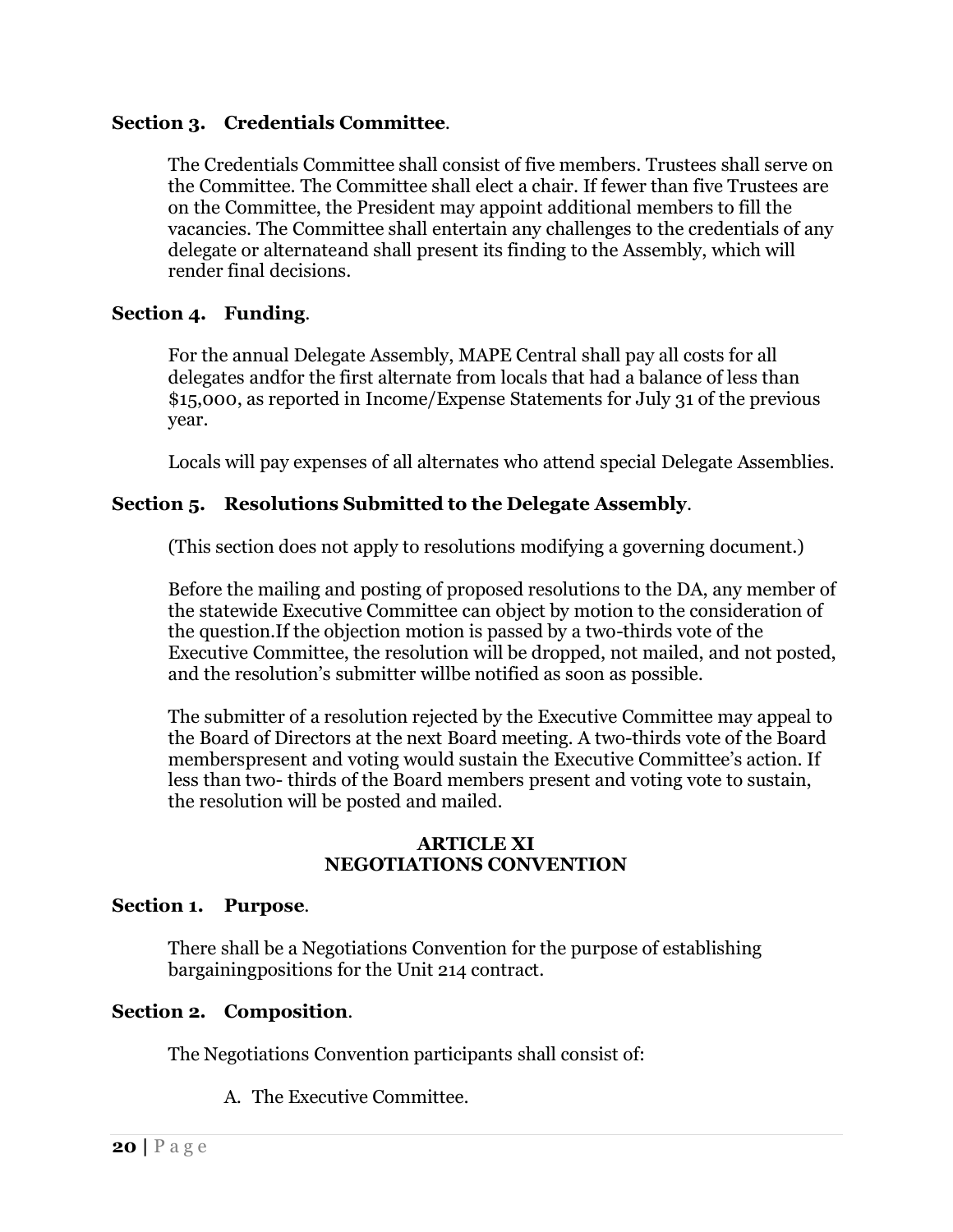- B. Negotiations Representatives elected during the most recent election. If negotiations with the state are still in progress, there may be some Negotiations Representatives who were not reelected in the most recent election. These NegotiationsRepresentatives will not be included in the Negotiations Convention.
- C. At-large members of the Negotiations Committee.
- D. Chairs of the statewide Meet and Confer Committees.

### **Section 3. Meetings.**

- A. The time and place of the Negotiations Convention shall be established by the ExecutiveCommittee.
- B. The Executive Committee will conduct a biennial review of the effectiveness of theconvention.
- C. The Negotiations Committee Chair(s) shall preside over the convention.

### **ARTICLE XII JUDICIAL COMMITTEE**

#### **Section 1. Purpose.**

The purpose of the Judicial Committee is to consider and respond to complaints filed under Article XIII - Judicial Procedure. All complaints for one or more violations as provided in Article XIII, Section 2 are the sole jurisdiction of the Judicial Committee. Any complaints regarding MAPE's Governing Documents or Policies shall be subject tothe Governing Documents or Policies Dispute Procedure pursuant to Article XVIII.

#### **Section 2. Term of Office**.

After a complaint is properly filed (Article XIII, Section 4), the Statewide President will chair the committee. If the Statewide President is a participant in the complaint, the Statewide Vice President will become the Chair. If the Statewide President and the Statewide Vice President are both participants in the same complaint then a remaining member of the Executive Committee will become the Chair. The order of Chair selection will follow the constitutional order where Secretary follows the Vice President and Treasurer follows the Secretary. The Chair will appoint 12 additional members to the Committee who are not currently serving on the Board of Directors. Terms will expire following the rendering of the Committee's decision or the Board of Directors' appeal decision, whichever is later.

## **Section 3. Judicial Committee Selection**

In any case coming before the Judicial Committee, the Judicial Committee Chair shall send a list of the names of the members of the Judicial Committee to the complainant andthe respondent. Within 30 days thereafter, each party shall have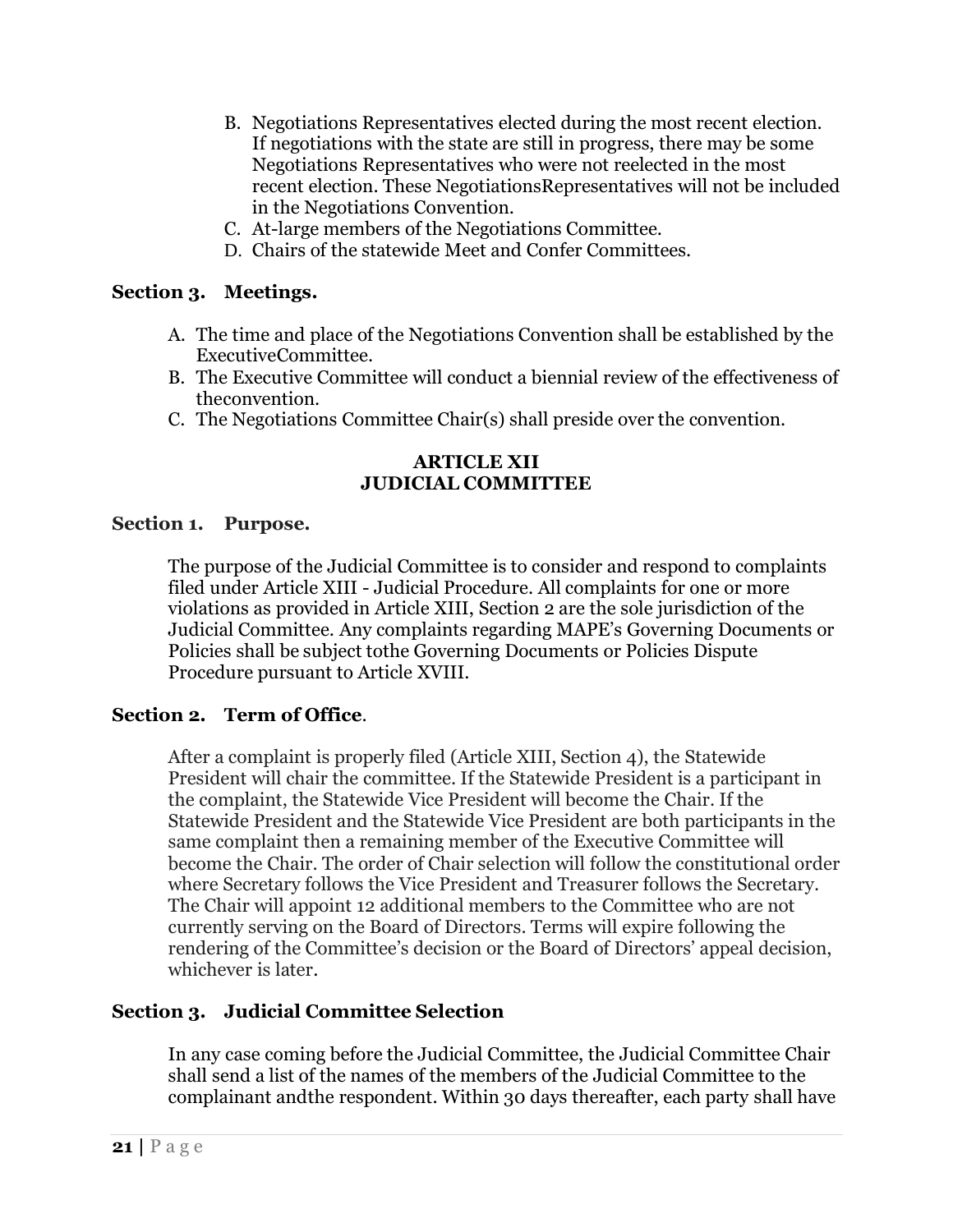the opportunity to delete three names from the list of Judicial Committee members, by written notification to the Judicial Committee Chair. From the names remaining, the Chair shall appoint one member of the Judicial Committee to serve as the hearing officer, who shall conduct the hearing.

### **Section 4. Documentation of Decisions**.

Decisions of the Judicial Committee shall be in writing, and shall include at least thefollowing separate items:

- 1. A statement of complaint;
- 2. A summary of the evidence in support of the complaint;
- 3. A summary of the evidence in refutation of the complaint;
- 4. A finding of facts;
- 5. A conclusion of proceedings;
- 6. The assessment of a penalty, if any; or an order setting aside or modifying a previously imposed penalty.

### **Section 5. Communication of Decisions**.

A copy of the decision of the Judicial Committee shall be transmitted to the complainant,the complainant counsel of record, the respondent, the respondent's counsel of record, and each member of the Judicial Committee.

#### **Section 6. Notice**.

A written communication or required notice to the Judicial Committee or any memberthereof shall be sent to the Judicial Committee Chair at the MAPE Central office.

#### **Section 7. Reporting**.

Each Judicial Committee shall submit a written summary of its actions to the next regularDelegate Assembly. All Delegates shall receive a copy of the report. Such a summary shall include a listing of all cases referred to it, a description of the major issues involved,and the judgments of the Committee. The Committee report shall call attention to pertinent omissions or ambiguities in governing documents and policies and may offer recommendations.

#### **Section 8. Staff Assistance**.

The Judicial Committee shall be provided with staff assistance and facilities as are necessary and appropriate to the proper functioning of the Judicial Committee in accordance with policies established by the MAPE Board of Directors.

## **ARTICLE XIII**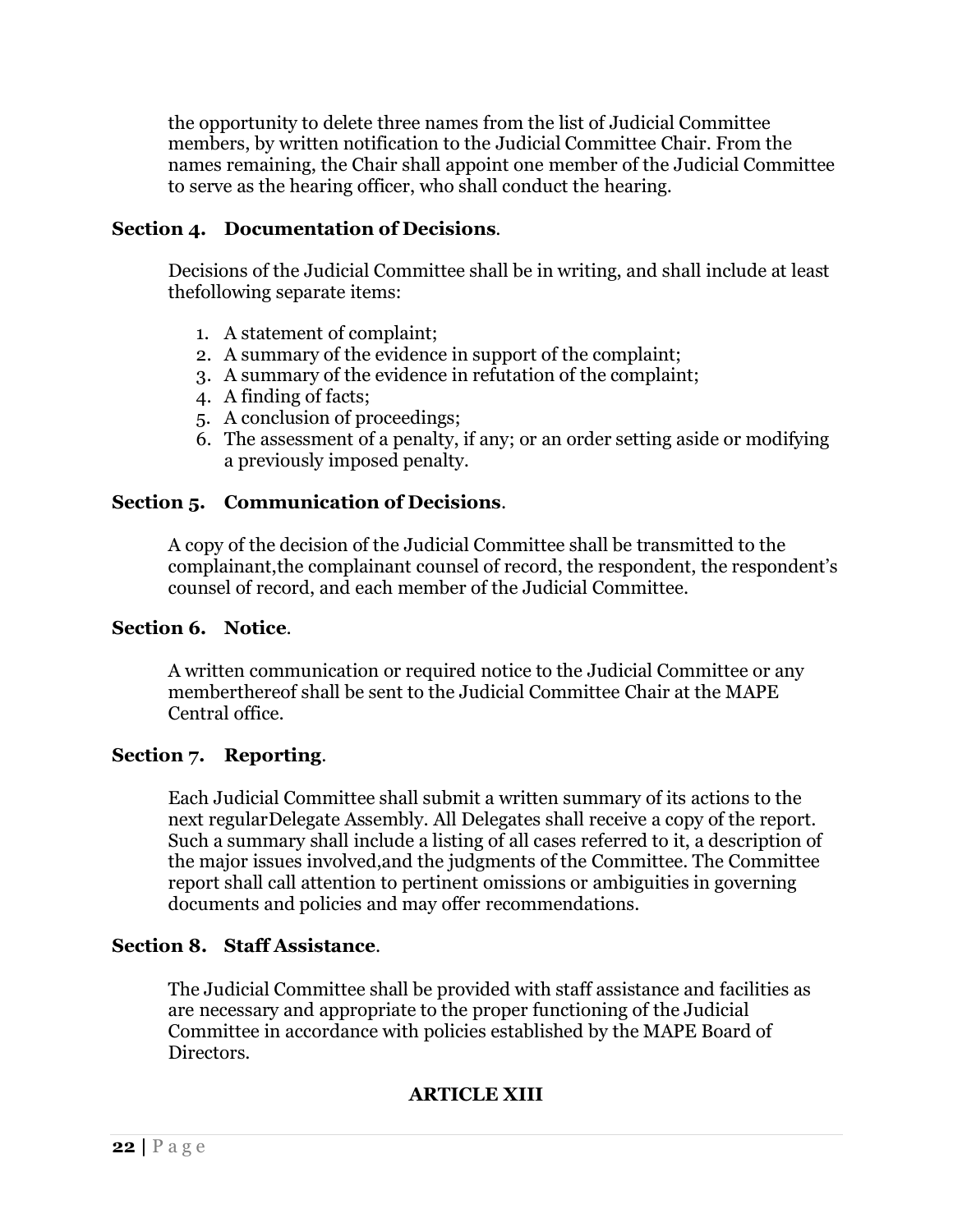### **JUDICIAL PROCEDURE**

#### **Section 1. Filing Complaint**.

Except as hereinafter provided in this Article, any member of MAPE may file a complaint against any MAPE member or individual who was a MAPE member at the time of the alleged violation(s) for one or more violations as provided in Section 2 of thisArticle. All complaints for one or more violations as provided in Section 2 of this Articleshall be addressed solely by the procedure described herein. No penalties for any violation as provided in Section 2 of this Article shall be imposed on members, or individuals who were members at the time of the alleged violation, without a finding of guilt by the Judicial Committee, or upon appeal, the Board of Directors.

### **Section 2. Basis for Complaint**.

The following and no other shall constitute the basis for the filing of complaint:

- 1. Misappropriation, embezzlement, or illegal use of union funds;
- 2. Acting in collusion with management to the detriment of the welfare of MAPE or itsmembership;
- 3. Any activity which assists or is intended to assist a competing organization within thejurisdiction of MAPE;
- 4. Conviction of a crime, the nature of which is such to bring MAPE as an organization intodisrepute;
- 5. Instituting or urging others to institute action outside MAPE against MAPE, a subordinate body, or any position holder of MAPE or of a subordinate body without first
- 6. exhausting all internal remedies within MAPE, providing that the foregoing shall not apply where the action was instituted in order to prevent the loss of rights under an applicable statute of limitations and the member has diligently pursued available internalremedies;
- 7. Refusal or deliberate failure to carry out legally authorized decisions of the Delegate Assembly, the Statewide President, the Board of Directors, the Executive Committee, orthe Judicial Committee of which the accused is a part;
- 8. Using the name MAPE or of any subordinate body in an unauthorized manner or for anunauthorized purpose;
- 9. Using MAPE membership information in an unauthorized manner or for an unauthorizedpurpose;
- 10. Deliberately interfering with any official of MAPE or of a Local or Region in thedischarge of the official's lawful duty;
- 11. The solicitation or acceptance of a bribe or the acceptance of a gift of more than nominalvalue from any employer, group of members, employee of MAPE or from any person orfirm which has or is seeking to establish a business relationship with MAPE or any subordinate body.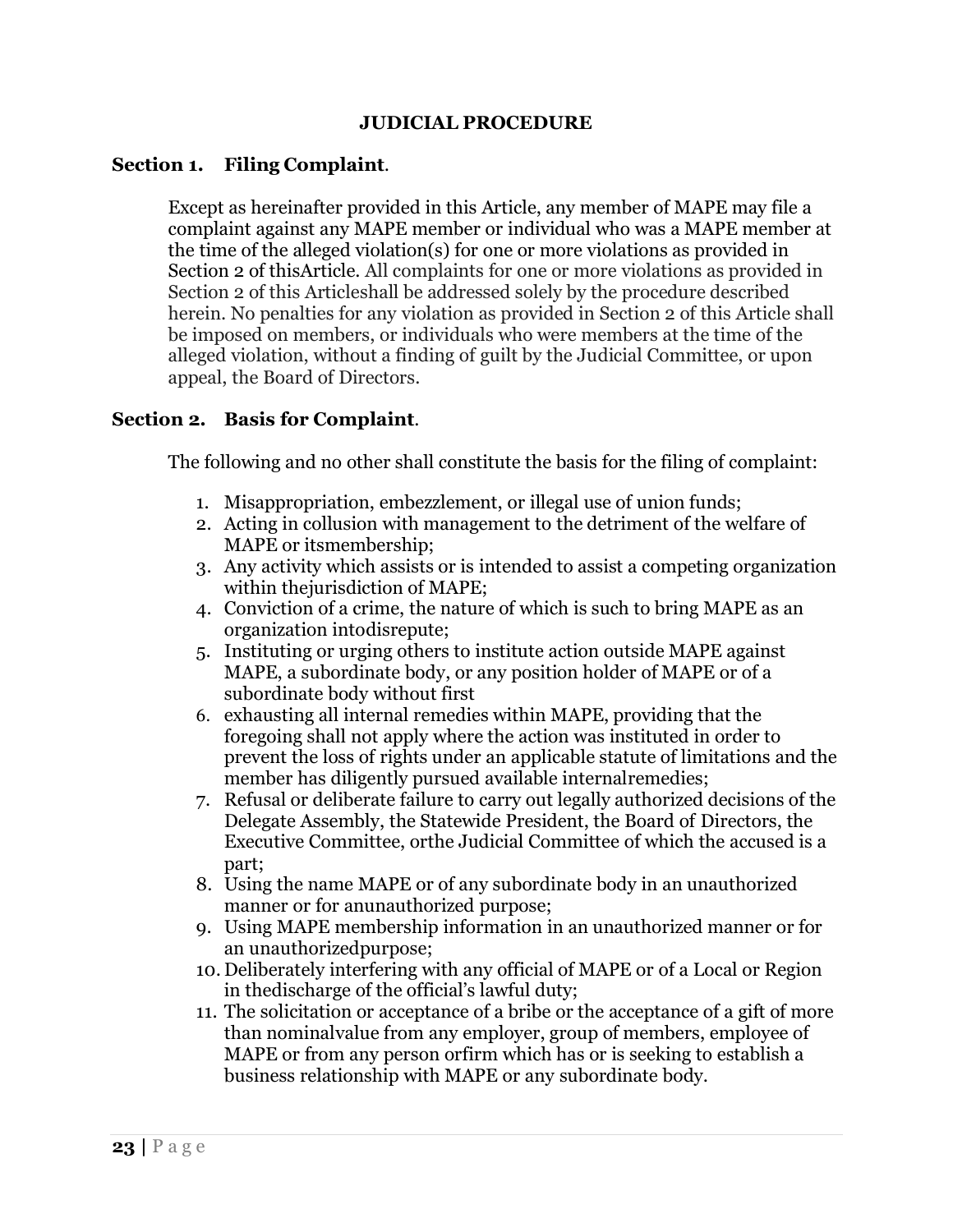### **Section 3. Filing of Complaint**.

A complaint against an individual shall be filed with and heard by the Judicial Committeeas hereinafter provided.

### **Section 4. Format of Complaint**.

Complaints shall be in writing and shall be signed by the member or members bringing the complaint. The complaint shall be specific, citing in detail the nature, the date, and the circumstances of the alleged offense, along with the specific act or failure to act, which constitutes the alleged violation. The complaint shall be filed with the Chair of theJudicial Committee.

### **Section 5. Notification of Complaint**.

Within 15 days following the receipt of the complaint, the Chair of the Judicial Committee shall send by certified mail or electronic mail, return receipt requested, an exact and full copy of the complaint to the respondent, together with a copy of this articleof the bylaws.

### **Section 6. Recording Hearing Proceedings**.

The Judicial Committee shall fix the date, time, and place for the hearing, in such manneras to afford the maximum convenience practical under all circumstances to both the respondent and the complainant. The entire proceedings will be recorded. A verbatim written record of the proceedings will be available to the respondent or the complainant, without cost, upon request.

#### **Section 7. Rights of the Respondent**.

The respondent shall be guaranteed the following rights:

- 1. The right to receive by certified mail or electronic mail to the respondent's current address of record with MAPE, return receipt requested, a full copy of the complaintwithin 15 days after they are filed;
- 2. The right to file a written answer to the complaint;
- 3. The right to a hearing within 120 days after having been notified under provisions inArticle XIII, Section 7-1;
- 4. The right to have a least 15 days' advance notice of the date, time, and place of thehearing;
- 5. The right to question the complainant and any witnesses;
- 6. The right to present witnesses on the respondent's behalf;
- 7. The right to compel the production of union records pertinent to the case;
- 8. The right to choose a person to act as the respondent's counsel in the case;
- 9. The right to be presumed innocent unless proven guilty;
- 10. The right to refuse to testify, provided, however, that this right shall not include the rightto refuse to produce at the hearing any papers, books, or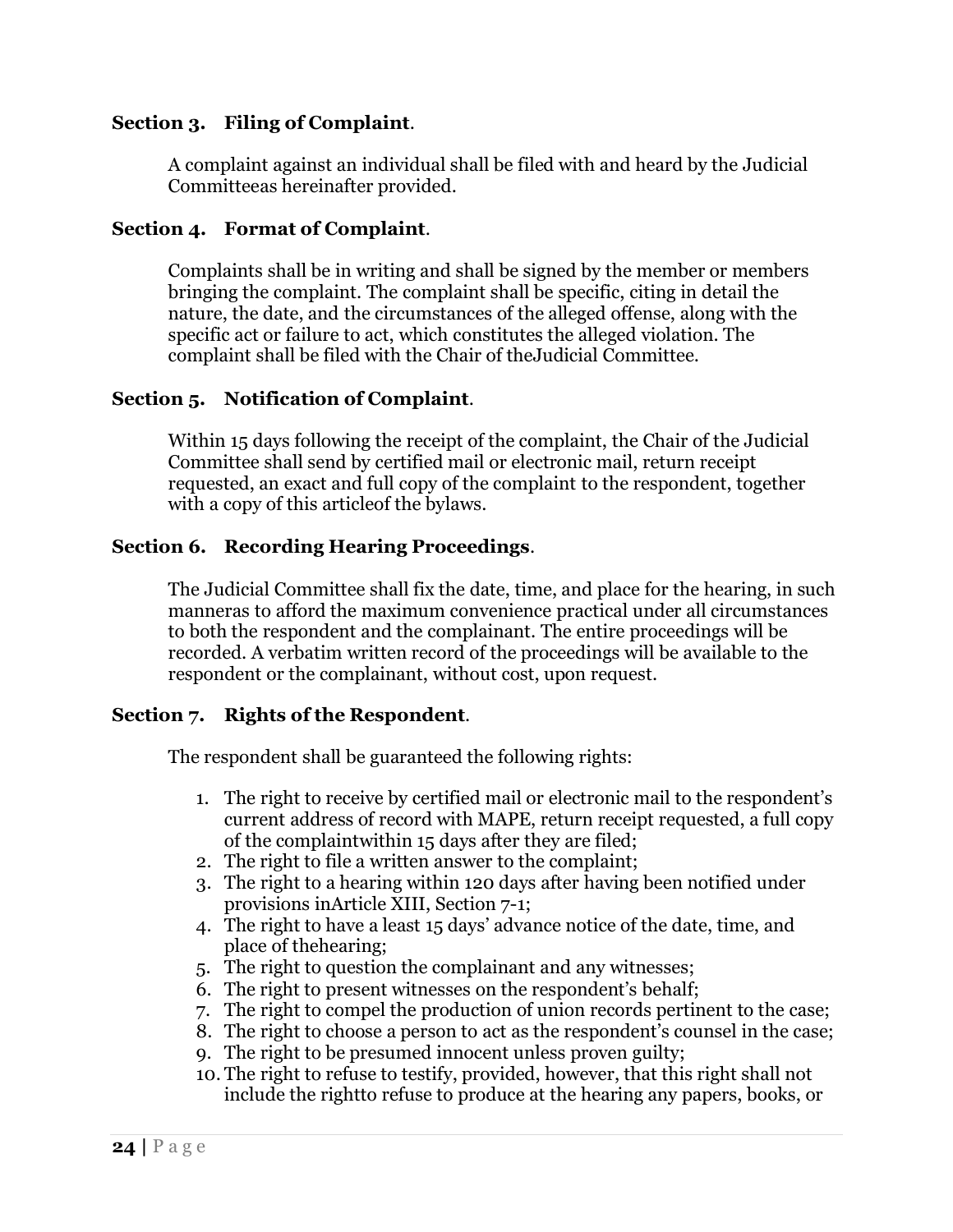financial or other records whichare the property of the union and which are pertinent to the case;

- 11. The right to appeal, in the manner hereinafter provided;
- 12. The right to choose either an open or closed hearing.

## **Section 8. Rights of the Complainant**.

The complainant shall be guaranteed the following rights:

- 1. The right to receive a copy of any written answer to the complaint that may be filed bythe respondent at the time such answer is filed;
- 2. The right to have the initial hearing no later than 90 calendar days after the complaint wasfiled;
- 3. The right to have at least 15 days' advance notice of the date, time, and place of thehearing;
- 4. The right to give personal testimony;
- 5. The right to present the testimony of others and cross-examine witnesses presented by therespondent;
- 6. The right to compel the production of union records pertinent to the cases;
- 7. The right to choose a person to act as the complainant's counsel in the case;
- 8. The right to appeal in the manner hereinafter provided.

## **Section 9. Obligations of the Complainant**.

The complainant shall be under the following obligations:

- 1. To file the original complaint in sufficient detail as to afford the respondent fullopportunity to prepare a defense;
- 2. To appear in person at the hearing;
- 3. To assume the burden of proof.

## **Section 10. Penalties**.

Judicial Committee may, if it finds the respondent guilty, assess penalties. Any and all penalties shall be appropriate and proportional to the nature of the violation. Assessed penalties may be any one or more of the following:

- 1. A formal reprimand, accompanied by a formal warning against any repetition of the act or acts of which the respondent is found guilty, a copy of which shall remain on file at theMAPE Central office for one year following the date of Committee's decision. The formal reprimand shall be available to any member in good standing upon request to the Statewide President or Executive Director;
- 2. Full or partial restitution, where the consequences of the offense can be measured inmaterial terms;
- 3. Removal from positions in the union at the level at which the complaint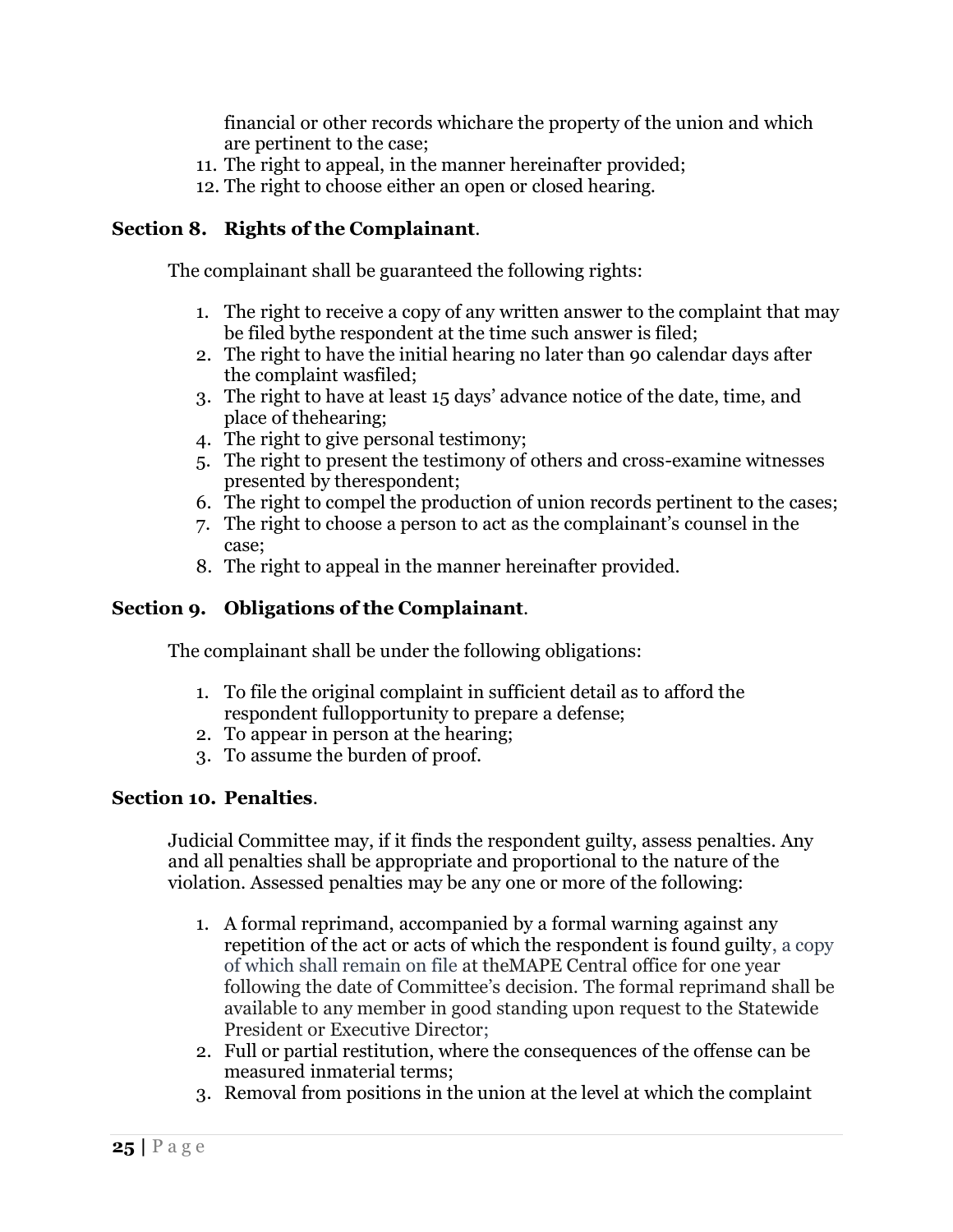originated;

- 4. Suspension from the right to hold any elected or appointed position at the level at whichthe complaint originated for a period not to exceed four years;
- 5. Suspension from the right to seek or hold any elected or appointed position at any level ofMAPE for a period not to exceed four years;
- 6. Suspension from membership for a period not to exceed four years.
- 7. MAPE or any Local or Region may not, during the period of such penalty, employ anyindividual who has been removed or suspended from office as provided above, in any capacity.

## **Section 11. False Complaint**.

If the complaint is not sustained, and the Judicial Committee is convinced that the complaint was not brought in good faith or was actuated by malice, the Judicial Committee may impose one or more of the penalties as are listed in Section 10 of this Article on the complainant as in its judgment is deemed proper under the circumstances.In any case, the party against whom the penalty is imposed shall have the right to appealthe imposition of the penalty in the manner provided for other appeals, and no such penalty shall take effect while an appeal of such penalty is pending.

## **Section 12. Decisions of the Judicial Committee**.

All decisions of the Judicial Committee must meet the standard of preponderance of evidence. A finding of guilt can only occur by an affirmative vote of a majority of the Judicial Committee. The Judicial Committee must render all decisions within 60 days following completion of the hearing, except by mutual consent of the respondent and the complainant. Such decisions shall be in writing and shall be transmitted by registered mail or electronic mail, return receipt requested, to the complainant and to the respondentsimultaneously.

## **Section 13. Appeal Procedure**.

Either party may, within 30 days following receipt of the decision, file an appeal to the MAPE Board of Directors in the same manner as is provided for the filing of original complaint with such hearing body. The appeal shall be in writing, and shall be accompanied by a copy of the original complaint and of the decision being appealed. Theappeal shall set forth in substance the appellant's reasons for believing the Judicial Committee was in error and the nature of the error.

## **Appendix A: Timelines**

The timeline of events for the Judicial Procedure and Judicial Committee per Article XIIand XIII are as follows:

• Within 15 days after the receipt of the complaint, the Chair of the Judicial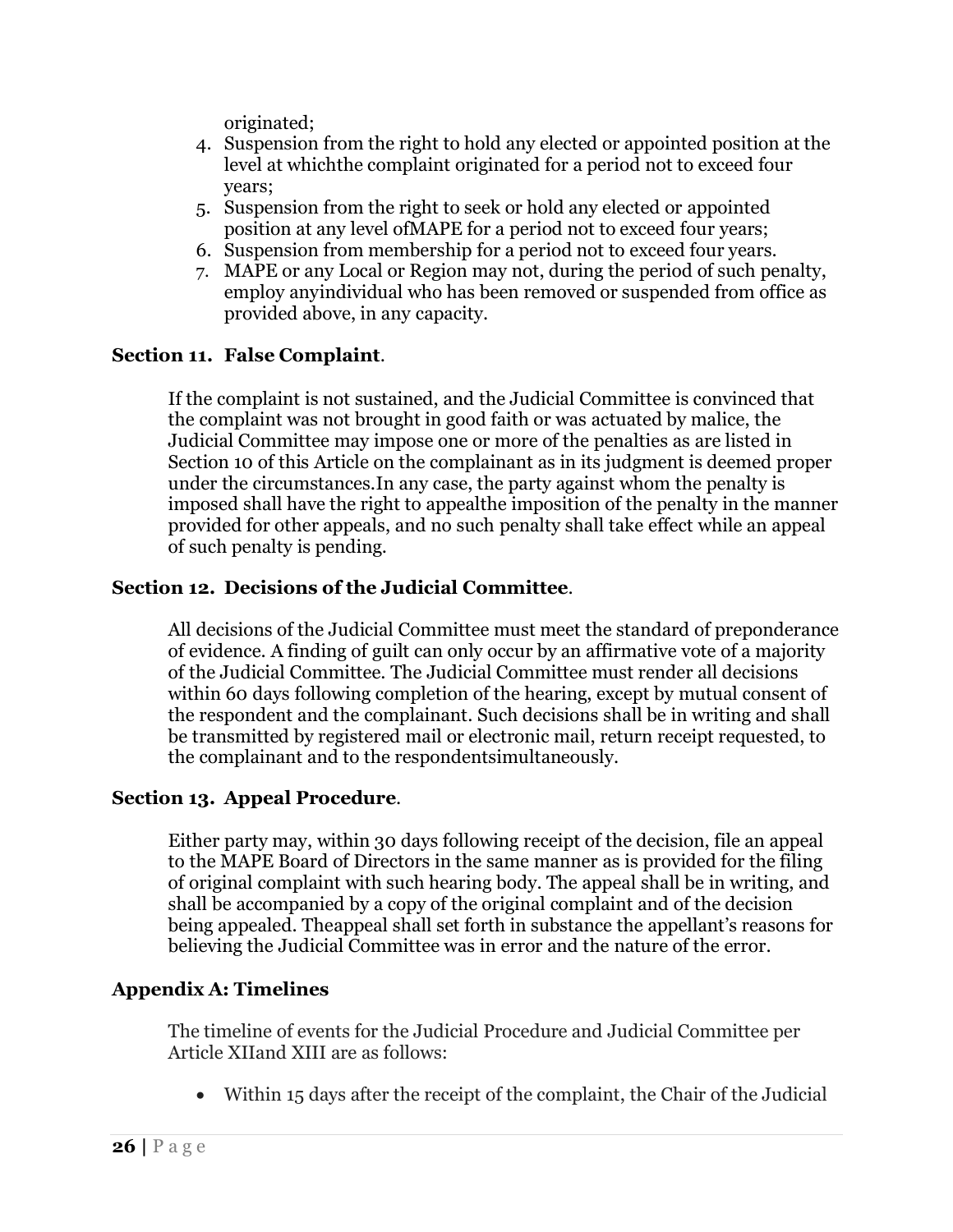Committee shall send a copy of the complaint and this Article of the bylaws to therespondent.

- Within 30 days after the Chair sent a list of names of the Judicial Committeemembers, each party may delete three names from the list.
- No later than 120 days after the respondent was notified of the complaint, and no later than 90 calendar days after the complaint was filed, the initial hearing will beheld.
- At least 15 days prior to the hearing, the complainant and respondent will benotified of the date, time, and place of the hearing.
- Within 60 days of the final hearing the Committee will render a decision and senda copy of their decision to the complainant, respondent, and counselors of record.
- Within 30 days following receipt of the decision, appeals may be filed with theMAPE Board of Directors.

## **ARTICLE XIV CONTRACT RATIFICATION OR STRIKE VOTE**

## **Section 1. Role of Board of Directors**.

The Negotiations Committee shall propose to the Board of Directors that a tentative contract be sent to the membership for a ratification vote. The Board of Directors shall then determine whether to send the tentative contract to the membership for a ratificationvote. Tentative contract is defined as:

- The changed contract provisions in legislative format, inclusive of the paragraph from which the language change came, and
- A list of articles and sections of the previous contract affected by the change.

The Board of Directors will determine how the tentative contract will be provided to themembership (such as, by U.S. mail, by email, or by emailing a link to the tentative contract).

## **Section 2. Voting for Contract Ratification or Strike**.

Contract balloting shall occur after at least one informational meeting to discuss the issueis held in the affected Local(s). After the last such meeting is held, there shall be at least aseven-day period to complete balloting. Balloting shall be in accordance with Board of Directors authorized procedures. Only members will be eligible to vote. The instructions for balloting shall include the time and the date established for the counting of ballots.

Any valid ballot received prior to that time and date will be counted. Any ballot receivedafter that time and date shall be considered invalid and shall not be counted.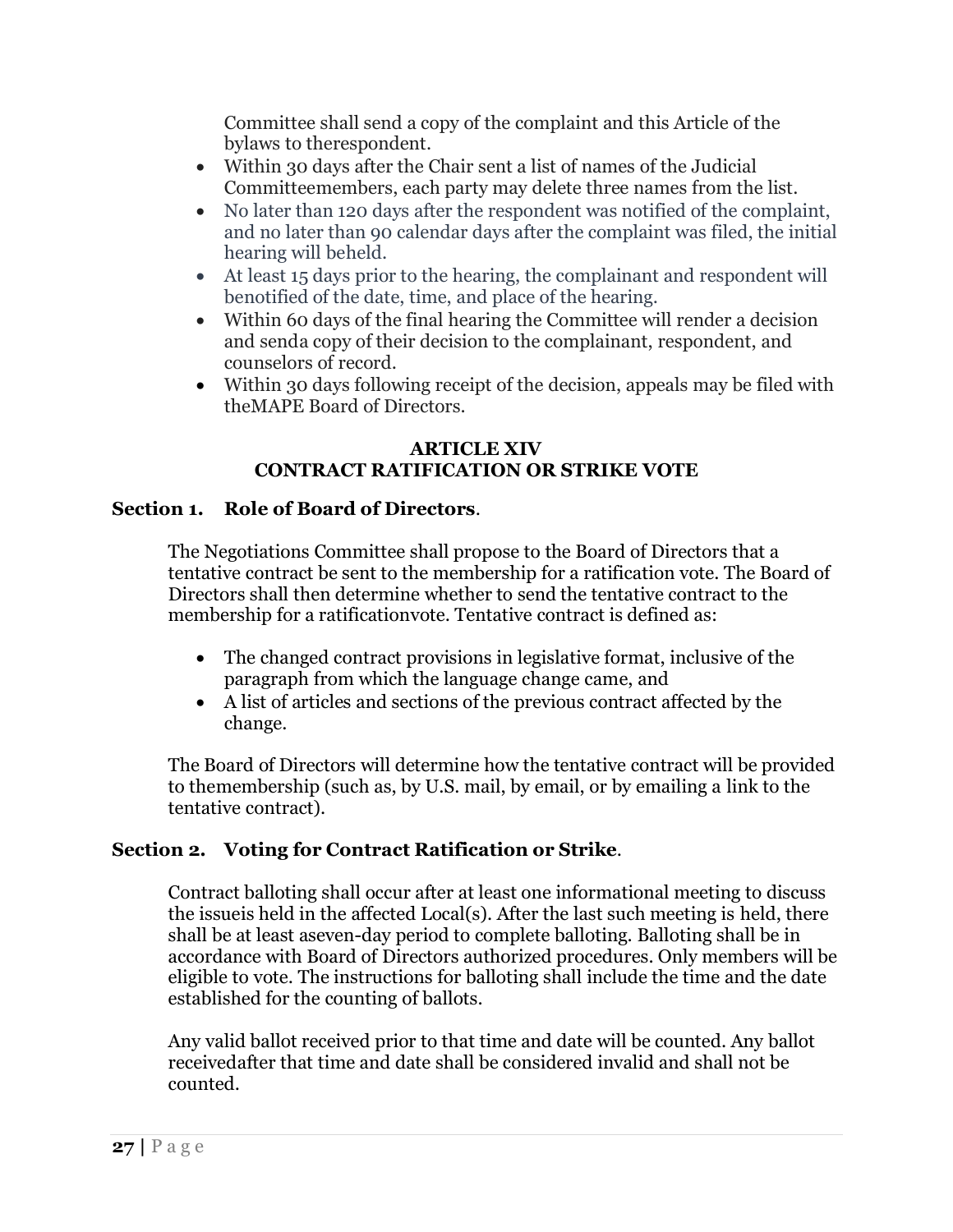The mailing to the membership shall include the Negotiations Committee's recommendation, which must be either to ratify or to reject the contract, as well as the Board of Directors' recommendation, which must be either to ratify or to reject the contract. The ballot shall contain a question on whether to ratify or to reject the contract.A proposed contract can be ratified by a majority of the valid ballots cast by the membership.

If the membership does not ratify the contract, a strike is automatically authorized.

The Board of Directors may approve a tentative agreement without a member ratificationvote if the tentative agreement is substantively similar to a tentative agreement previouslyratified by the membership. This paragraph shall only apply in 2016, and only if the Legislature fails to approve a tentative agreement ratified by the membership.

## **Section 3. Implementing a Strike**.

A strike authorized by the membership may only be implemented upon a majority vote ofthe Board of Directors. If a strike has been called, it may be canceled by a majority vote of the Executive Committee that a tentative agreement with the Employer has been reached. Thereafter, a strike may again be called only after another majority vote of theBoard of Directors.

### **ARTICLE XV BOARD OF TRUSTEES**

## **Section 1. Eligibility**.

A Trustee may not self-nominate or accept nomination or appointment to any other position at any level in MAPE with two exceptions. Trustees may serve as Stewards, butnot Chief Stewards, and on the Credentials Committee, including as chair.

## **Section 2. Term of Office**.

All terms shall be for a four-year period, except when a vacancy occurs (see Section 6).The terms shall remain staggered.

## **Section 3. Elections**.

Elections for the Board of Trustees shall be held in odd-numbered years, at the same timeas statewide officer elections. Elections shall be administered by the Elections Committeeand shall be governed by the governing documents and any other applicable election rules and procedures of MAPE.

## **Section 4. Duties**.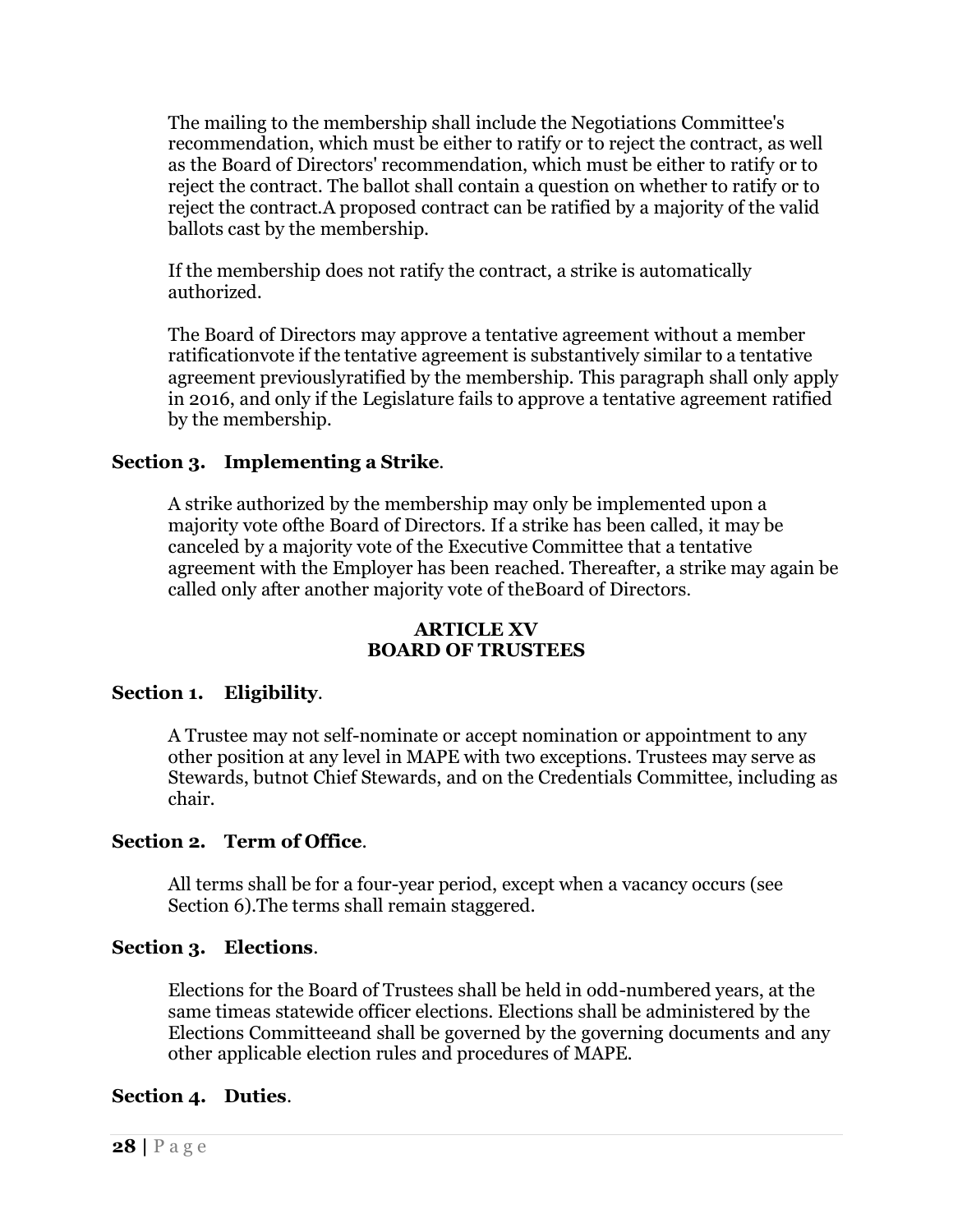The duties of Trustees shall be limited to (1) financial matters and (2) serving on the Credentials Committee. All MAPE financial records shall be made available to the Trustees, but no records shall leave the MAPE office. A Trustee shall not review recordsor vote on questions about records relating to him/herself.

### **Section 5. Responsibilities**.

The Board of Trustees shall elect a chair.

#### **Section 6. Vacancies**.

Vacancies in the position of Trustee shall be filled using the following scenarios:

- 1. If the vacant position's term of office has less than one year remaining, the position willbe filled by a normal election during the next annual election cycle.
- 2. If the vacant position's term of office has more than a year remaining, the position will befilled by a special election during the next annual election cycle.

#### **ARTICLE XVI AMENDMENTS**

## **Section 1. Amendments to Bylaws**.

Amendments to the Bylaws of MAPE may be approved by the Delegate Assembly with amajority vote of the delegates present and voting or by two-thirds vote of the Board of Directors.

## **Section 2. Notice of Amendment by Board of Directors**.

Written notice containing copies of all proposed amendments to the bylaws must be sent electronically to the members of the Board of Directors and posted on the MAPE websiteat least 30 days prior to the Board of Directors meeting at which they will be considered.

Before a proposed resolution is sent to the members of the Board of Directors and postedon the MAPE website, any member of the statewide Executive Committee can object by motion to the consideration of the question. If the objection motion is passed by a two- thirds vote of the Executive Committee, the resolution will be dropped, not sent, and not posted, and the resolution's submitter will be notified as soon as possible.

The submitter of a resolution rejected by the Executive Committee may appeal to the Board of Directors in a Board meeting. A two-thirds vote of the Board members present and voting would sustain the Executive Committee's action. If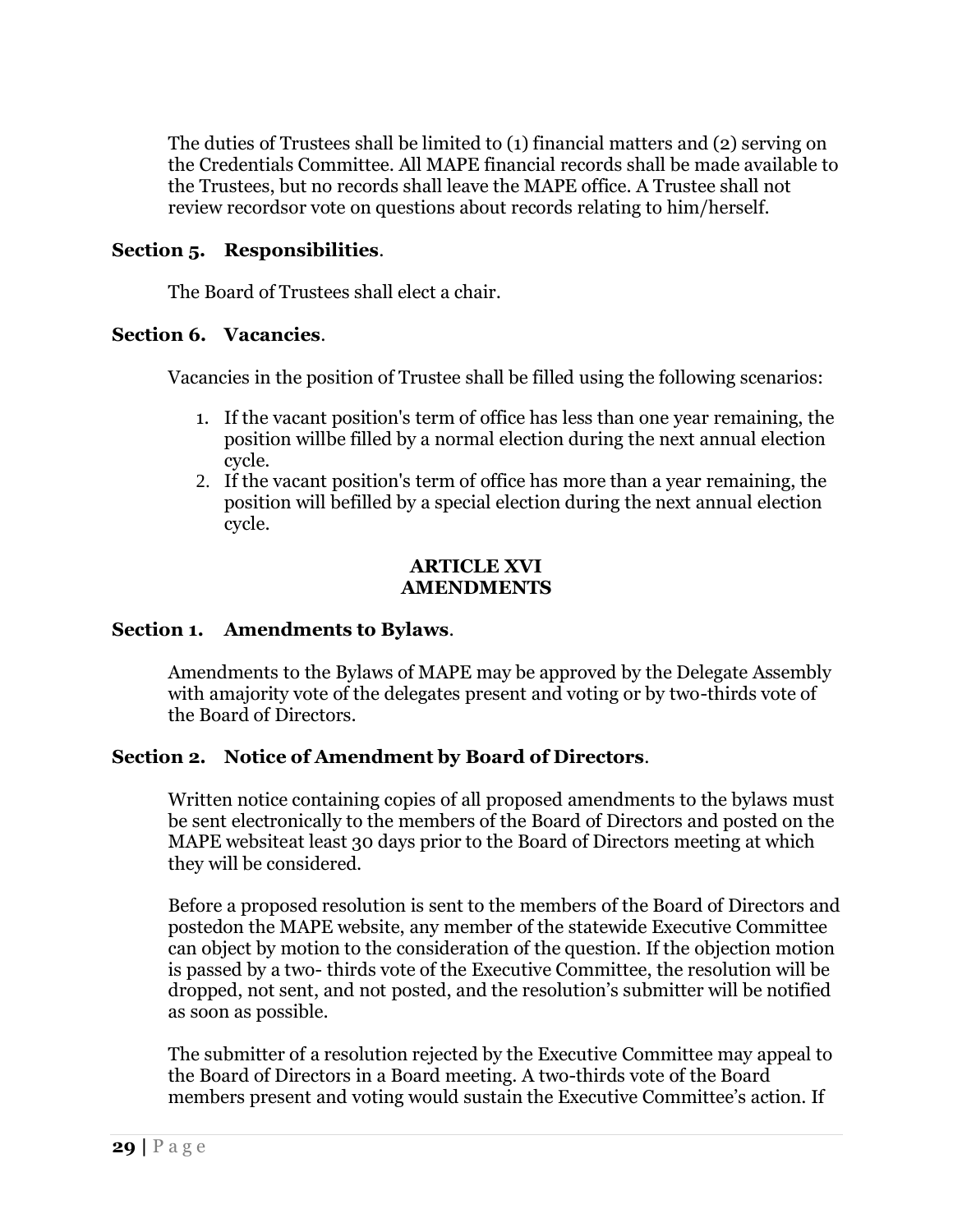less than two-thirds of theBoard members present and voting vote to sustain, the resolution will be posted on the website and the Board of Directors will consider it after the 30-day notice period.

## **Section 3. Notice of Amendment by Delegate Assembly**.

Written notice containing copies of all proposed amendments to the Bylaws must be mailed, emailed, or made available electronically to all delegates, alternates and membersof the Board of Directors and posted on the MAPE website at least 30 days prior to the Delegate Assembly at which they will be considered. Individuals submitting proposed amendments must be members when the Delegate Assembly is convened, or their amendments will not be considered.

#### **Section 4. Form**.

Proposed Bylaws amendments may be further amended at the Delegate Assembly or theBoard of Directors' meeting at which they are considered. Such amendment must be germane to the original amendment, must be consistent with the intent of the original amendment, and must not create a greater change in the Bylaws than the original amendment.

#### **ARTICLE XVII PARLIAMENTARY AUTHORITY**

The most recent edition of Robert's Rules of Order, Newly Revised, shall be the parliamentary authority of MAPE.

#### **ARTICLE XVIII GOVERNING DOCUMENTS OR POLICIES DISPUTE PROCEDURE**

#### **Section 1. Informal Resolution.**

Members and member-leaders are human beings capable of making mistakes. Complainants seeking redress under this section are encouraged to contact the member or member-leader who may be in violation of MAPE governing documents or policies to notify them of their concern and provide an opportunity to stop the violation going forward prior to initiating the formal procedure outlined in subsequent sections.

## **Section 2. Policy Hearing Committee.**

## A. **Purpose.**

The purpose of the Policy Hearing Committee is to consider and respond to complaints filed under this Article. All complaints for one or more violations as provided in Section 2 of this Article are the sole jurisdiction of the Policy Hearing Committee. All timelines stated herein this Article may be adjusted upon mutual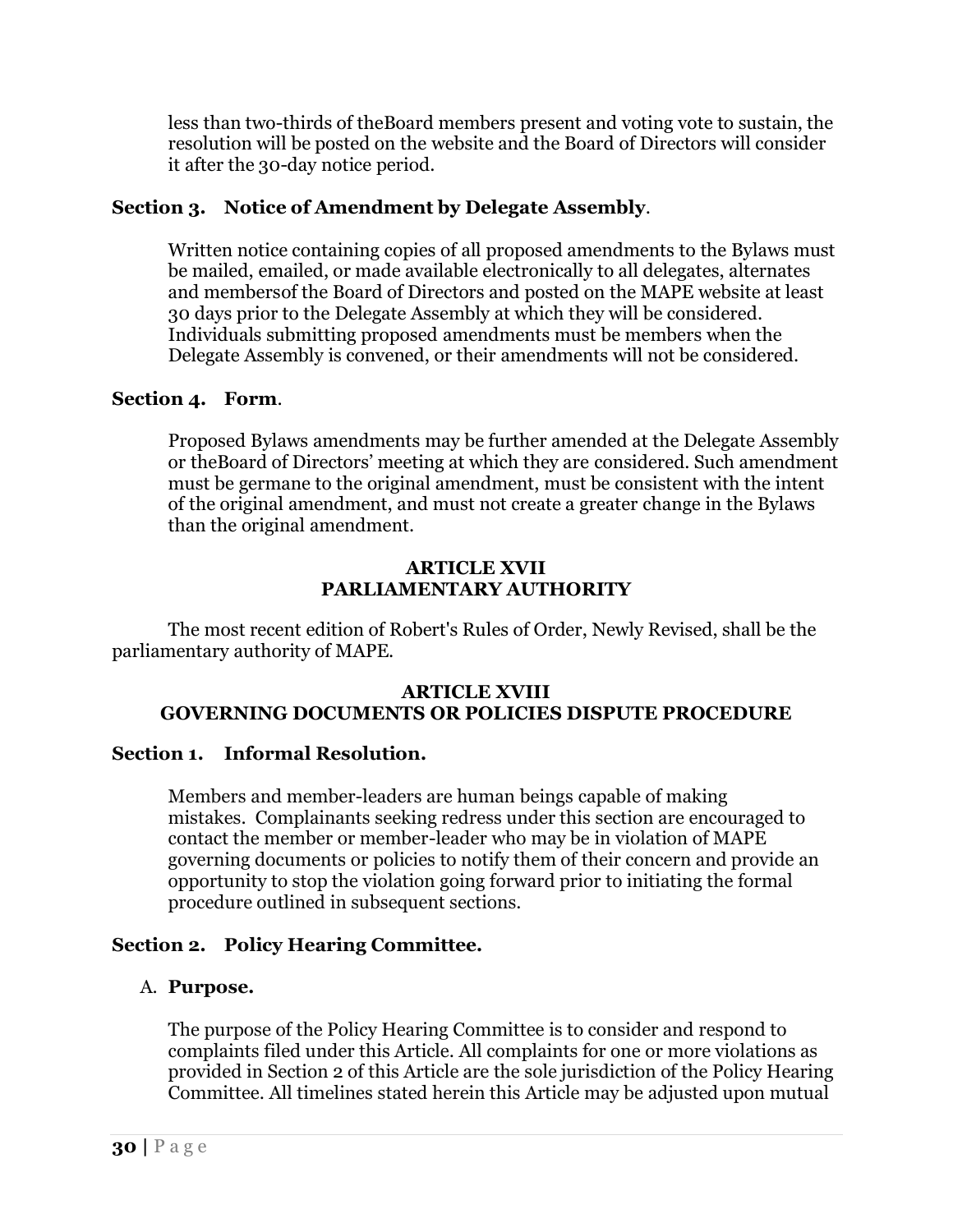agreement of the complainant, respondent, and Policy Hearing Committee Chair. Any complaint not covered by Section 2 of this Article shall be subject to the Judicial Procedure pursuant to Article XIII.

## B. **Selection of the Chair**.

After a complaint is properly filed pursuant to Section 2 of this Article, the Statewide President will notify the Constitutional Rules Committee. One member of the Constitutional Rules Committee, selected by a majority vote of the Committee, will become the Chair of the Policy Hearing Committee. The Chair shall serve as the hearing officer, who shall conduct the hearing. The Chair shall serve as a consultant on MAPE's Governing Documents or Policies, and shall not be a voting member of the Committee.

## C. **Policy Hearing Committee Selection**.

The Chair of Policy Hearing Committee will appoint 5 additional members to the Committee, selecting among Local Presidents, on a rotating basis. The Chair of Policy Hearing Committee will make every effort to ensure the Committee is representative of the make-up of the Union. Within 14 days of receipt of the complaint, the Policy Hearing Committee Chair shall send a list of the names of the members of the Policy Hearing Committee to the complainant and the respondent. Within 7 days thereafter, each party shall have the opportunity to delete one name from the list of Policy Hearing Committee members, except for the Chair, by written notification to the Chair. If a Policy Hearing Committee member is unable to participate in the hearing(s) due to extenuating circumstances, the Chair shall appoint a replacement member, selected among the Local Presidents, excluding any members previously deleted by the complainant or respondent.

## D. **Terms of Office**.

Terms of the Policy Hearing Committee will expire following the rendering of the Committee's decision or the Board of Directors' appeal decision, whichever is later.

## E. **Documentation of Decisions**.

Decisions of the Policy Hearing Committee shall be in writing, and shall include at least the following separate items:

- 1. A statement of complaint;
- 2. A summary of the evidence in support of the complaint;
- 3. A summary of the evidence in refutation of the complaint;
- 4. A finding of facts;
- 5. A conclusion of proceedings;
- 6. The assessment of a penalty, if any; or an order setting aside or modifying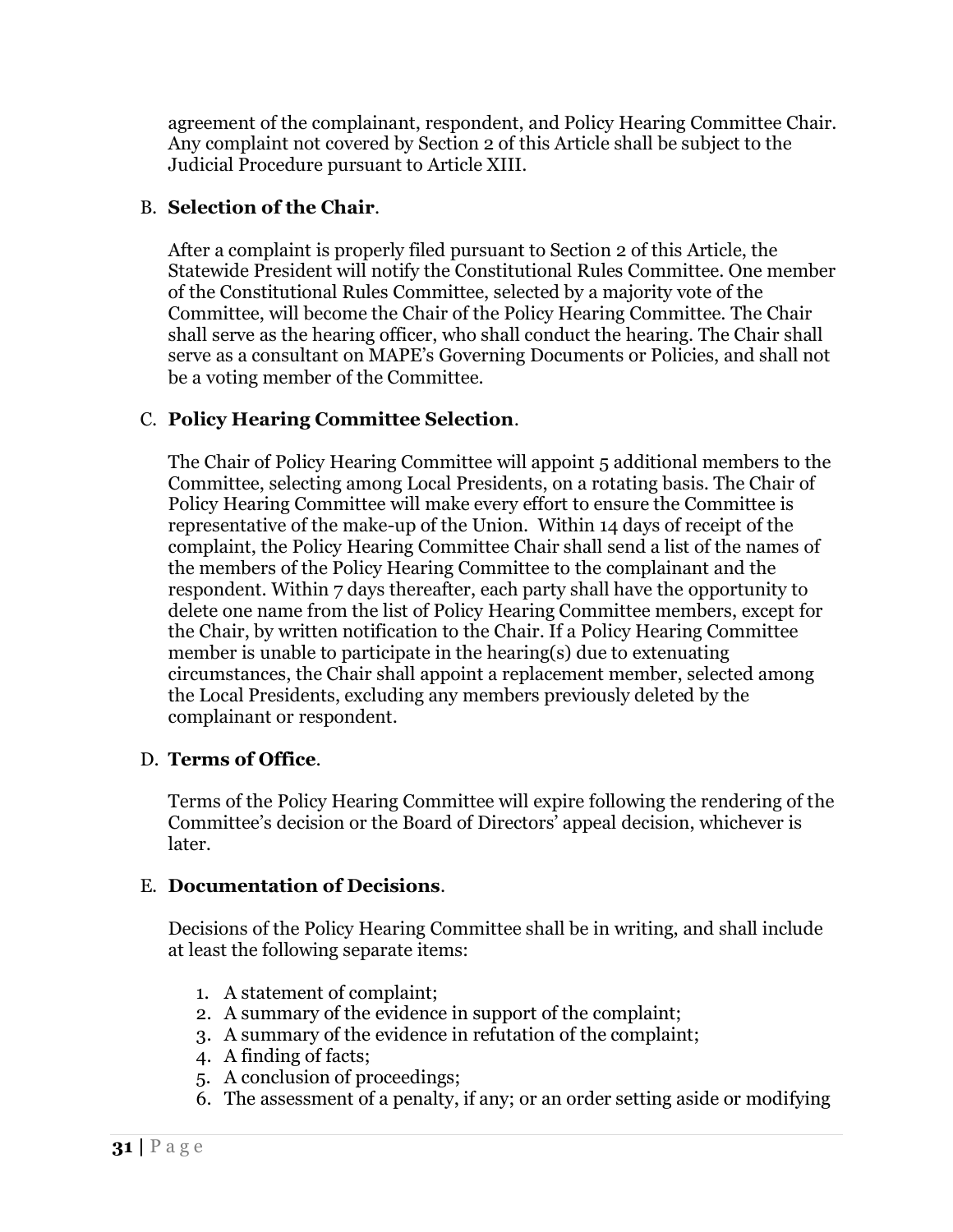a previously imposed penalty.

## F. **Communication of Decisions**.

Within 10 days of the final hearing, a copy of the decision of the Policy Hearing Committee shall be transmitted to the complainant, the complainant counsel of record, the respondent, the respondent's counsel of record, and each member of the Policy Hearing Committee.

## G. **Notice**.

A written communication or required notice to the Policy Hearing Committee or any member thereof shall be sent to the Policy Hearing Committee Chair at the MAPE Central office.

### H. **Reporting**.

Each Policy Hearing Committee shall submit a written summary of its actions to the next regular Delegate Assembly. All Delegates shall receive a copy of the report. Such a summary shall include a listing of all cases referred to it, a description of the major issues involved, and the judgments of the Committee. The Committee report shall call attention to pertinent omissions or ambiguities in governing documents and policies and may offer recommendations. The report shall not include the names of any parties involved in complaints of discrimination and/or harassment.

## I. **Staff Assistance**.

The Policy Hearing Committee shall be provided with staff assistance and facilities as are necessary and appropriate to the proper functioning of the Policy Hearing Committee in accordance with policies established by the MAPE Board of Directors.

## **Section 3. Filing Complaint.**

Except as hereinafter provided in this Article, any member of MAPE may file a complaint against any MAPE member or individual who was a MAPE member at the time of the alleged violation(s) for one or more violations as provided in Section 2 of this Article. All complaints for one or more violations as provided in Section 2A of this Article shall be addressed solely by the procedure described herein. No penalties for any violation as provided in Section 2A of this Article shall be imposed on members, or individuals who were members at the time of the alleged violation, without a finding of guilt by the Policy Hearing Committee, or upon appeal, the Board of Directors.

## A. **Basis for Complaint**.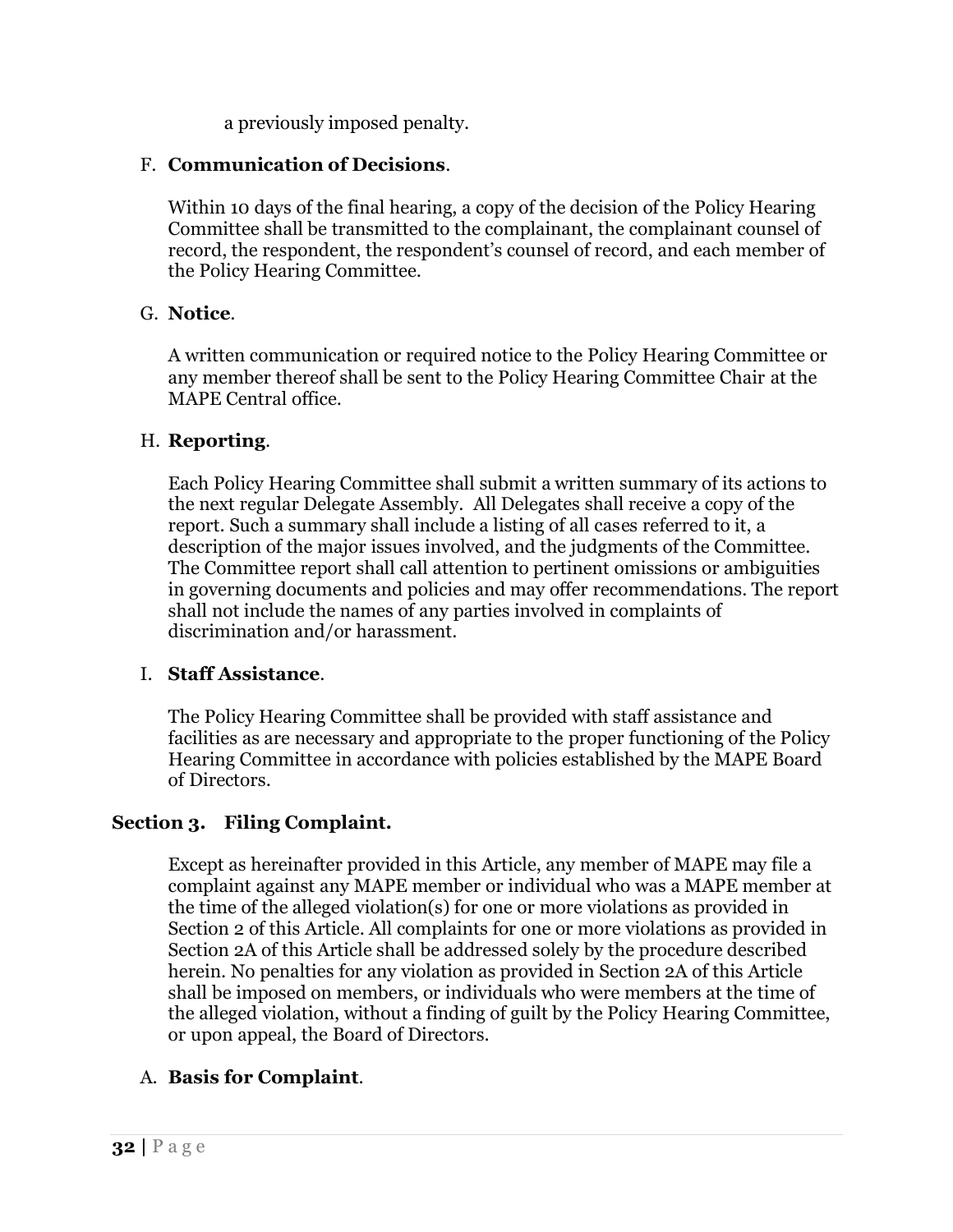The basis for filing a complaint under this Article shall be a violation of any provision of MAPE's Governing Documents or Policies or of any officially adopted and approved Governing Documents or Policies of a Local to which the member being accused is subject. No other violations shall constitute the basis for the filing of a complaint under this Article.

### B. **Format of Complaint**.

Complaints shall be in writing and shall be signed by the member or members bringing the complaint. The complaint shall be specific, citing in detail the nature, the date, and the circumstances of the alleged offense, along with the specific act or failure to act, which constitutes the alleged violation. The complaint shall be filed with the Statewide President, or if the Statewide President is the respondent, the Statewide Vice President.

### C. **Notification of Complaint**.

Within 14 days following the receipt of the complaint, the Chair of the Policy Hearing Committee shall send by electronic mail, return receipt requested, an exact and full copy of the complaint to the respondent, together with a copy of this Article of the bylaws.

### **Section 4. Recording Hearing Proceedings**.

The Policy Hearing Committee shall fix the date, time, and place for the hearing, in such manner as to afford the maximum convenience practical under all circumstances to both the respondent and the complainant. The entire proceedings will be recorded. A digital copy of the recorded proceedings will be available to the respondent or the complainant, without cost, upon request.

#### **Section 5. Rights of the Respondent**.

The respondent shall be guaranteed the following rights:

- 1. The right to receive by electronic mail to the respondent's current address of record with MAPE, return receipt requested, a full copy of the complaint within 14 days after they are filed;
- 2. The right to a hearing within 30 days after having been notified under provisions in Section 2C of this Article;
- 3. The right to have at least 5 days advance notice of the date, time, and place of the hearing;
- 4. The right to question the complainant and any witnesses;
- 5. The right to present witnesses on the respondent's behalf;
- 6. The right to compel the production of union records pertinent to the case;
- 7. The right to choose a person to act as the respondent's counsel in the case;
- 8. The right to be presumed innocent unless proven guilty;
- 9. The right to refuse to testify, provided, however, that this right shall not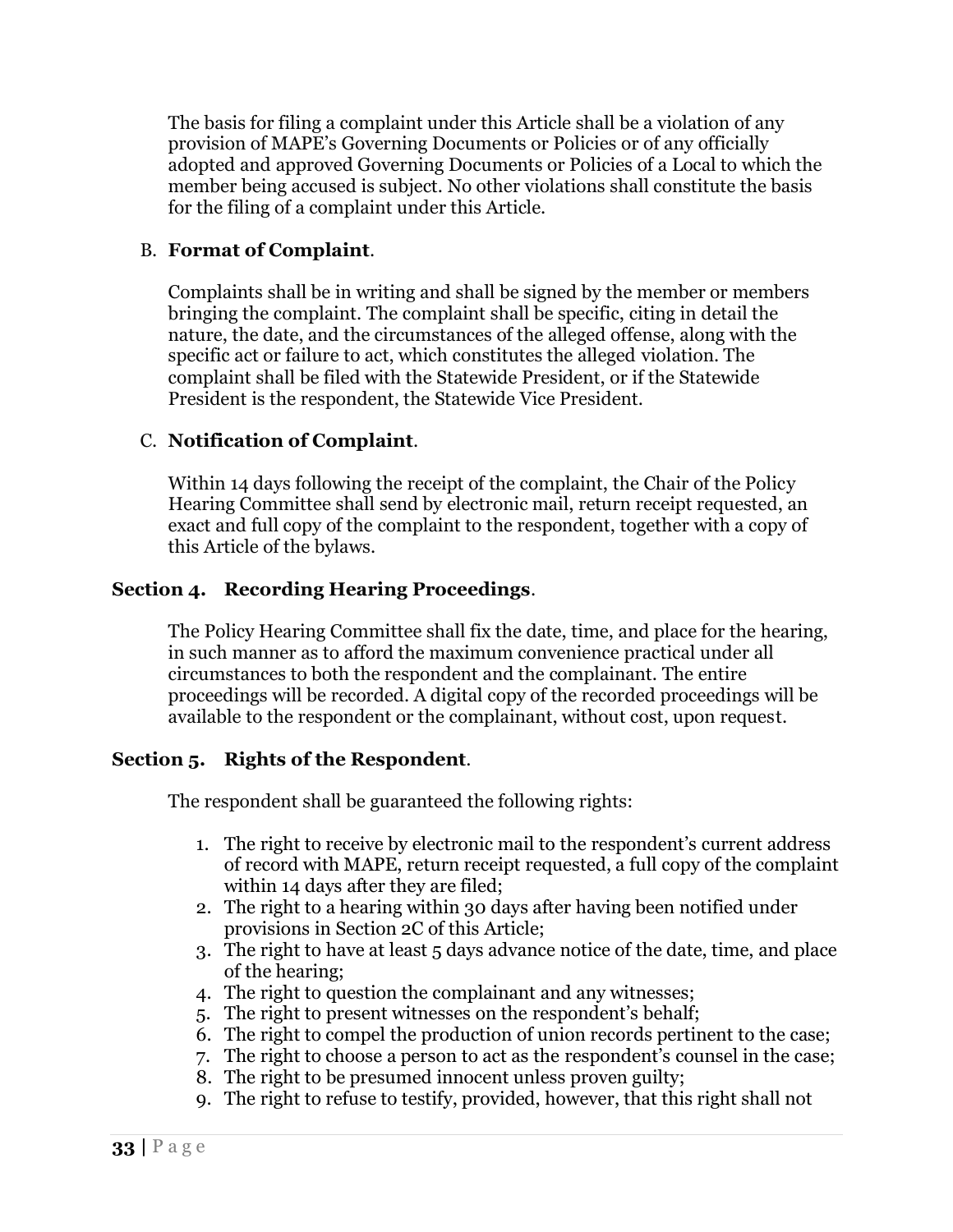include the right to refuse to produce at the hearing any papers, books, or financial or other records which are the property of the union and which are pertinent to the case;

- 10. The right to appeal, in the manner hereinafter provided;
- 11. The right to choose either an open or closed hearing, except in complaints of discrimination and/or harassment. All complaints of discrimination and/or harassment shall have a closed hearing.

## **Section 6. Rights of the Complainant**.

Complainant shall be guaranteed the following rights:

- 1. The right to have the initial hearing no later than 45 calendar days after the complaint was filed;
- 2. The right to have at least 5 days advance notice of the date, time, and place of the hearing;
- 3. The right to give personal testimony;
- 4. The right to present witnesses testimony pertinent to the alleged violation(s) ;
- 5. The right to question witnesses presented by the respondent;
- 6. The right to compel the production of union records pertinent to the cases;
- 7. The right to choose a person to act as the complainant's counsel in the case;
- 8. The right to appeal in the manner hereinafter provided.

## **Section 7. Obligations of the Complainant**.

The complainant shall be under the following obligations:

- 1. To file the original complaint in sufficient detail as to afford the respondent full opportunity to prepare a defense;
- 2. To appear in person at the hearing;
- 3. To assume the burden of proof.

## **Section 8. Penalties**.

The Policy Hearing Committee may, if it finds the respondent guilty, assess penalties. Any and all penalties shall be appropriate and proportional to the nature of the violation. Assessed penalties shall be limited to those dictated by the provision of MAPE's Governing Documents or Policies that was violated. Where the provision of MAPE's Governing Documents or Policies does not dictate penalties, the penalties may be any one or more of the following:

1. A formal reprimand, accompanied by a formal warning against any repetition of the act or acts of which the respondent is found guilty, a copy of which shall remain on file at the MAPE Central office for one year following the date of Committee's decision. The formal reprimand shall be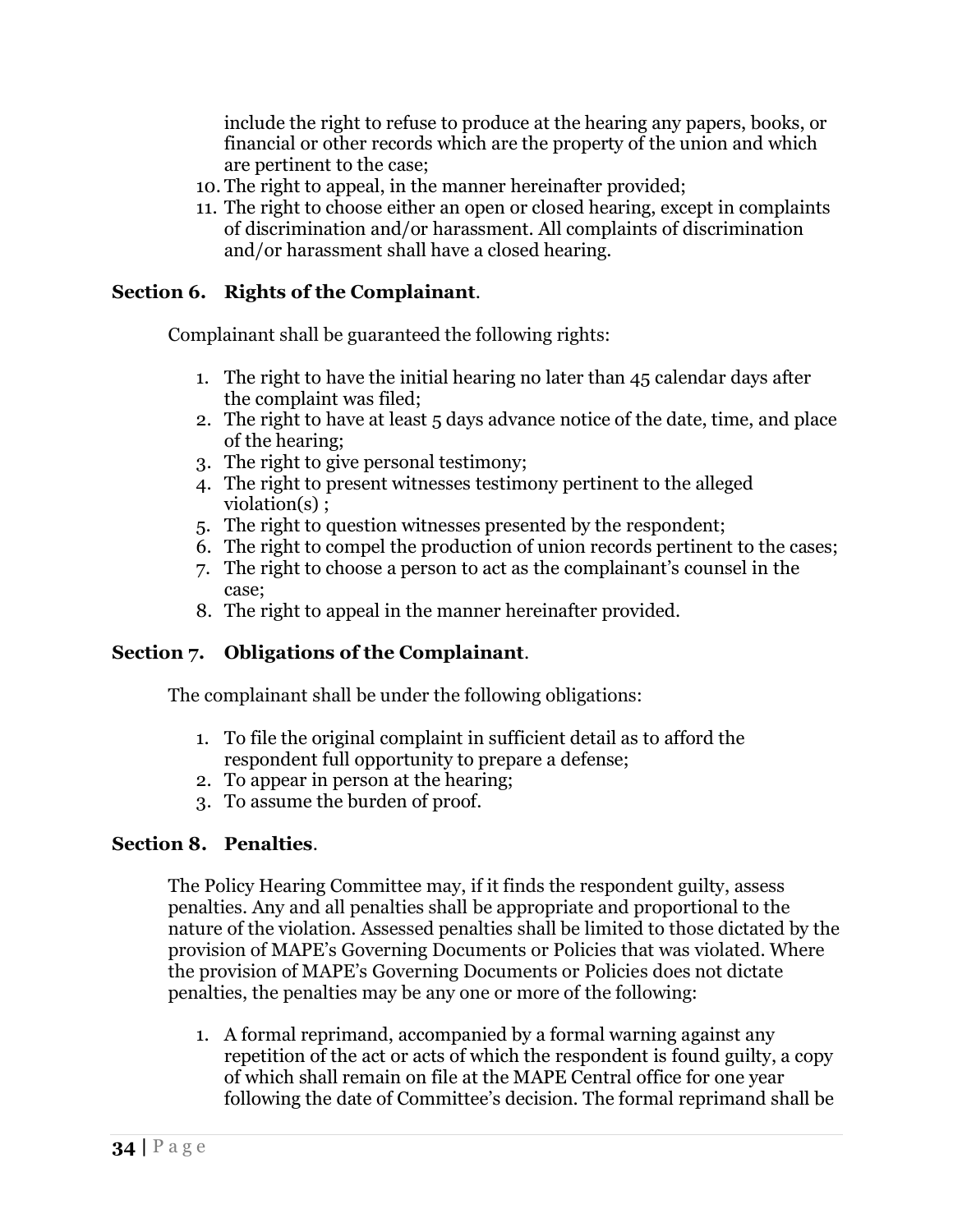available to any member in good standing upon request to the Statewide President or Executive Director;

- 2. Full or partial restitution, where the consequences of the offense can be measured in material terms;
- 3. Removal from positions in the union at the level at which the complaint originated;
- 4. Suspension from the right to hold any elected or appointed position at the level at which the complaint originated for a period not to exceed two years;
- 5. Suspension from the right to seek or hold any elected or appointed position at any level of MAPE for a period not to exceed two years;

MAPE or any Local or Region may not, during the period of such penalty, employ any individual who has been removed or suspended from office as provided above, in any capacity.

## **Section 9. Decisions of the Policy Hearing Committee**.

All decisions of the Policy Hearing Committee must meet the standard of preponderance of evidence. A finding of guilt can only occur by an affirmative vote of a majority of the Policy Hearing Committee. The Policy Hearing Committee must render all decisions within 10 days following completion of the hearing, except by mutual consent of the respondent and the complainant. Such decisions shall be in writing and shall be transmitted by electronic mail, return receipt requested, to the complainant and to the respondent simultaneously.

## **Section 10. Appeal Procedure**.

Either party may, within 14 days following receipt of the decision, file an appeal to the MAPE Board of Directors in the same manner as is provided for the filing of original complaint. The appeal shall be in writing, and shall be accompanied by a copy of the original complaint and of the decision being appealed. The appeal shall set forth in substance the appellant's reasons for believing the Policy Hearing Committee was in error and the nature of the error. The complainant, respondent, and the Policy Hearing Committee shall have the right to present to the Board of Directions at the time the appeal is heard by the Board.

## **Appendix A. Procedure Timeline.**

Pursuant to Section 1A of Article XVIII, all timelines may be adjusted upon mutual agreement of the complainant, respondent, and Policy Hearing Committee Chair. Notwithstanding, the timeline of events are as follows:

- Within 14 days after the receipt of the complaint, the Policy Hearing Committee Chair shall:
	- o Send a copy of the complaint and this Article of the bylaws to the complainant and respondent.